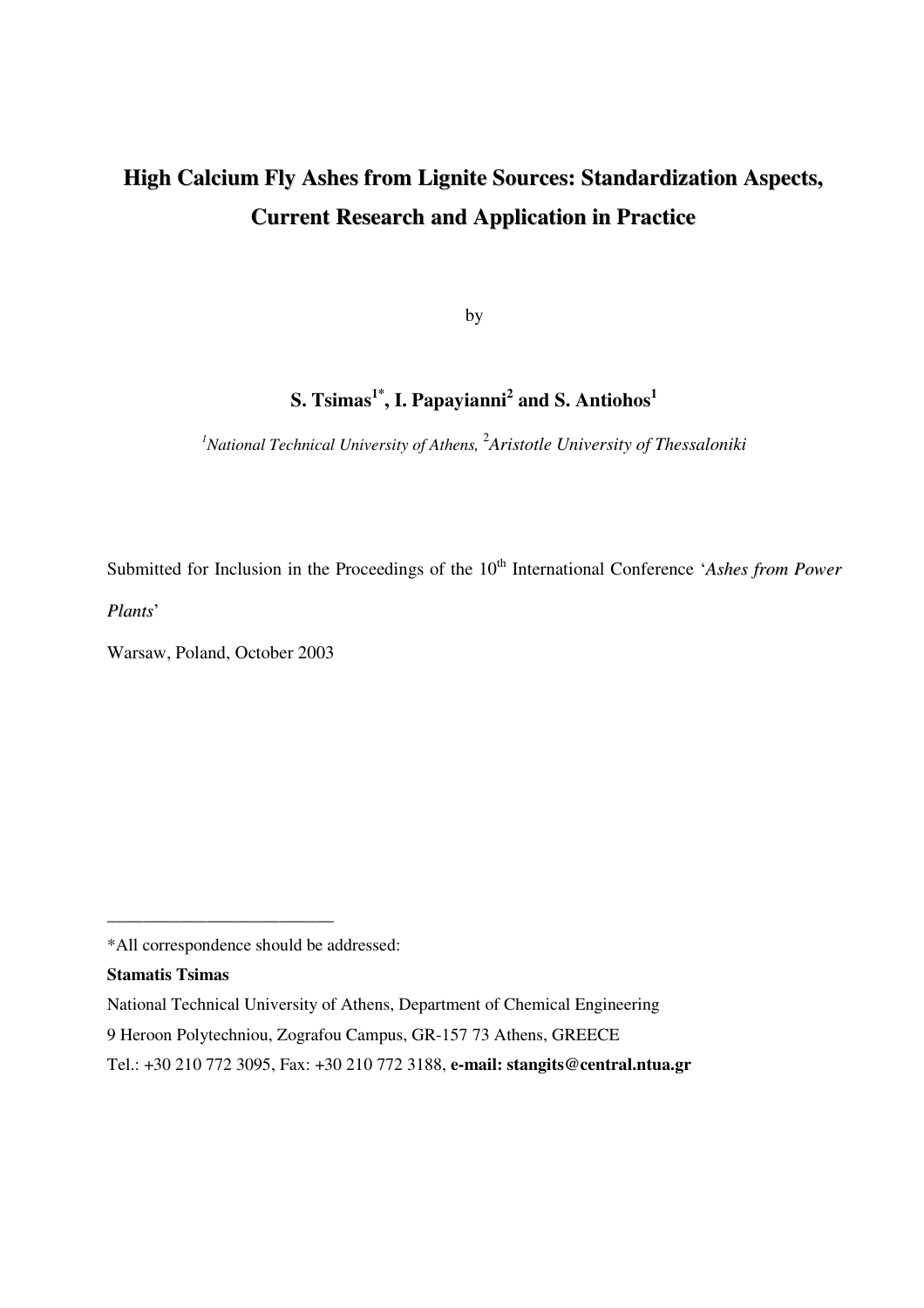## **Synopsis**

Since the vast majority of Hellenic lignite fly ashes are considered as high-calcium, they are not covered by any European Standard or specifications. Therefore extending their applications in several markets faces serious barriers despite the fact that the technical and economical benefits associated with their use in road and pavement construction, concrete products, as well as in high volume constructions have been repeatedly verified in laboratory and in industrial scale. The present paper comprises the current scientific work done in these fields and presents the very encouraging results obtained from the in situ application of HCFA in several projects. In this paper is also summarized the essay, in draft form, of a working group responsible for the preparation of specifications for the Hellenic High Calcium Fly Ashes.

## **1. Characterization of Hellenic high calcium fly ashes**

According to statistical data from ECOBA (European Association for Use of the By-Products of Coal Fired Power Stations) [1], the production of Coal Production Products in Europe (EU 15) reaches approximately 60 million tons with fly ashes consisting the 67.3% of the total percentage. At the same time, more than 20 million tons of subbituminous coal/lignite fly ash are produced annually [1]. Hellenic fly ashes belong to this latter category and their generation is expected to increase during the forthcoming years as the need for lignite in Greece for the next thirty years (as the main energy source) leads inevitably to the production of large amounts of fly ash (about 10 million tons per year). The vast majority of this quantity (about 80%) is coming from Ptolemais area in Northern Greece while the rest is derived in Megalopolis in Peloponnesus.

Despite the current situation existing in EU 15, where the 70% of the fly ash is directly associated in the cement and concrete industry, summarised in Fig. 1 [2], in Greece the utilization of fly ashes is almost entirely given out in blended cements in a percentage of 10%. The main explanation for this difference is that Hellenic fly ashes are classified as high calcium fly ashes (HCFA) and their use is not specified by any European specifications as is in the case of LCFA in concrete (European Standard prEN 450-1). Hellenic ashes and especially those of Ptolemais area are classified according to ASTM as type C, i.e. ashes with high proportion of CaO (HCFA) in the form of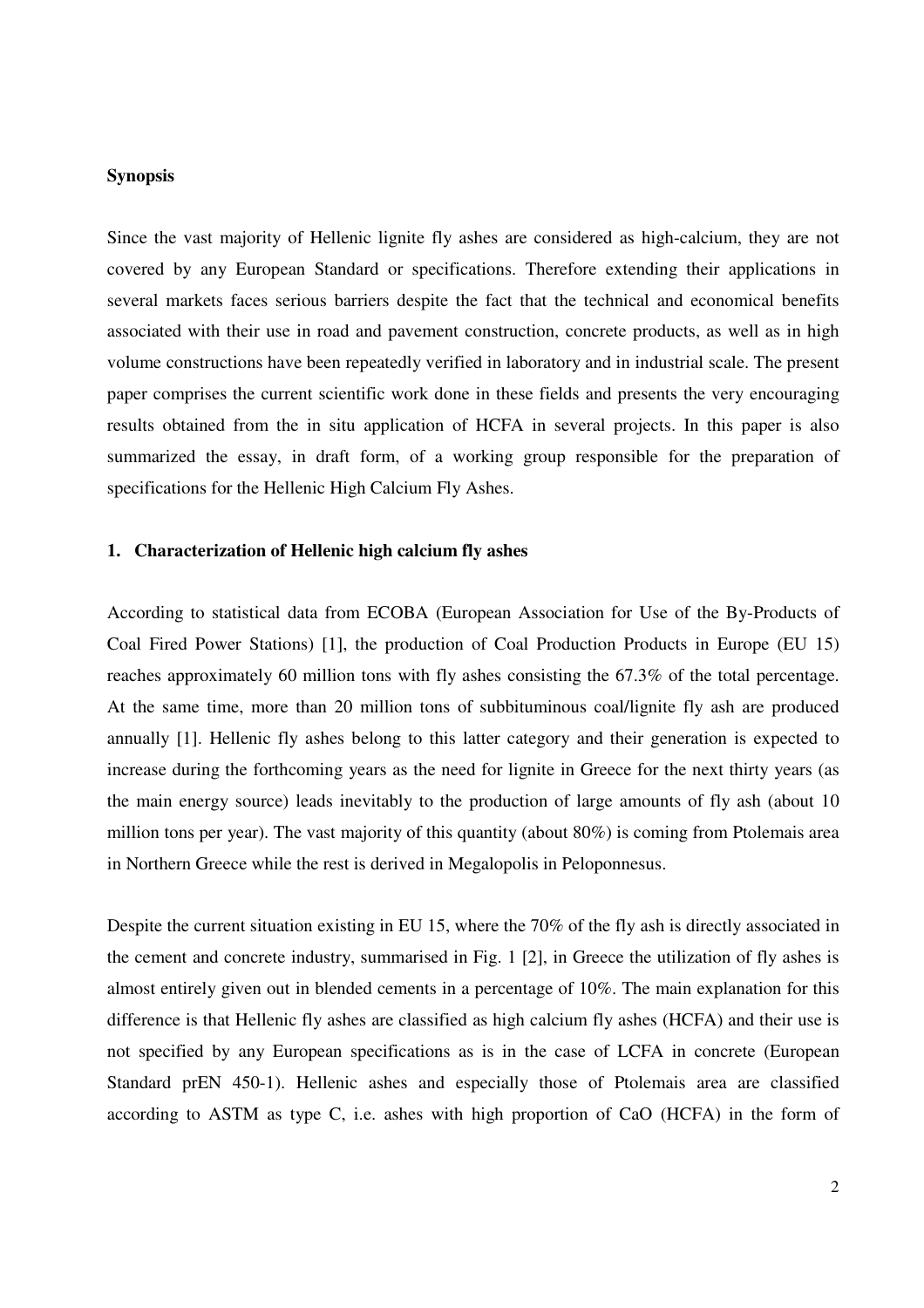compounds such as 3CaO Al<sub>2</sub>O<sub>3</sub>, CaO'SiO<sub>2</sub>, 4CaO Al<sub>2</sub>O<sub>3</sub>'SiO<sub>2</sub> or sulfur-calcium-aluminates. Such ashes exhibit not only pozzolanic but also latent hydraulic behavior. In all cases the sum of  $Al_2O_3 + SiO_2 + Fe_2O_3$  is greater than 50% but certainly less than 70% by weight, as ashes which have been classified in type F. In all cases  $SiO<sub>2</sub>$  is greater than  $CaO<sub>f</sub>$  (free lime) and the bigger this difference is, the greater is the tendency for the pozzolanic reaction to occur between the constituents of fly ash (principally reactive  $SiO<sub>2</sub>$ ) and the Ca(OH)<sub>2</sub> produced during the hydration of the mineral phases of clinker. It should be emphasized that the mineralogical composition and especially the amorphous siliceous and aluminous phases, in relation to the fineness of fly ash, would determine or not, how fast a material can react with lime. [3, 4, 5, 6]



*Fig 1. Utilization of fly ash in the construction industry (adopted from [2])*

Although, HCFA are classified as Class C according to ASTM Standard C618 and Canadian Standard CSA-A 23.5, most of HCFA do not fully meet the requirements of the standards. As stated above, there are no specifications in Europe for the use of HCFA in concrete similar to prEN 450 for the LCFA. This makes their utilization difficult and increases the scepticism with which this material is still being handled with by a significant part of the industrial world.

However, under a tight control of the entire design-production-application process, the use of HCFA can be proved more beneficial than LCFA in terms of mechanical properties because the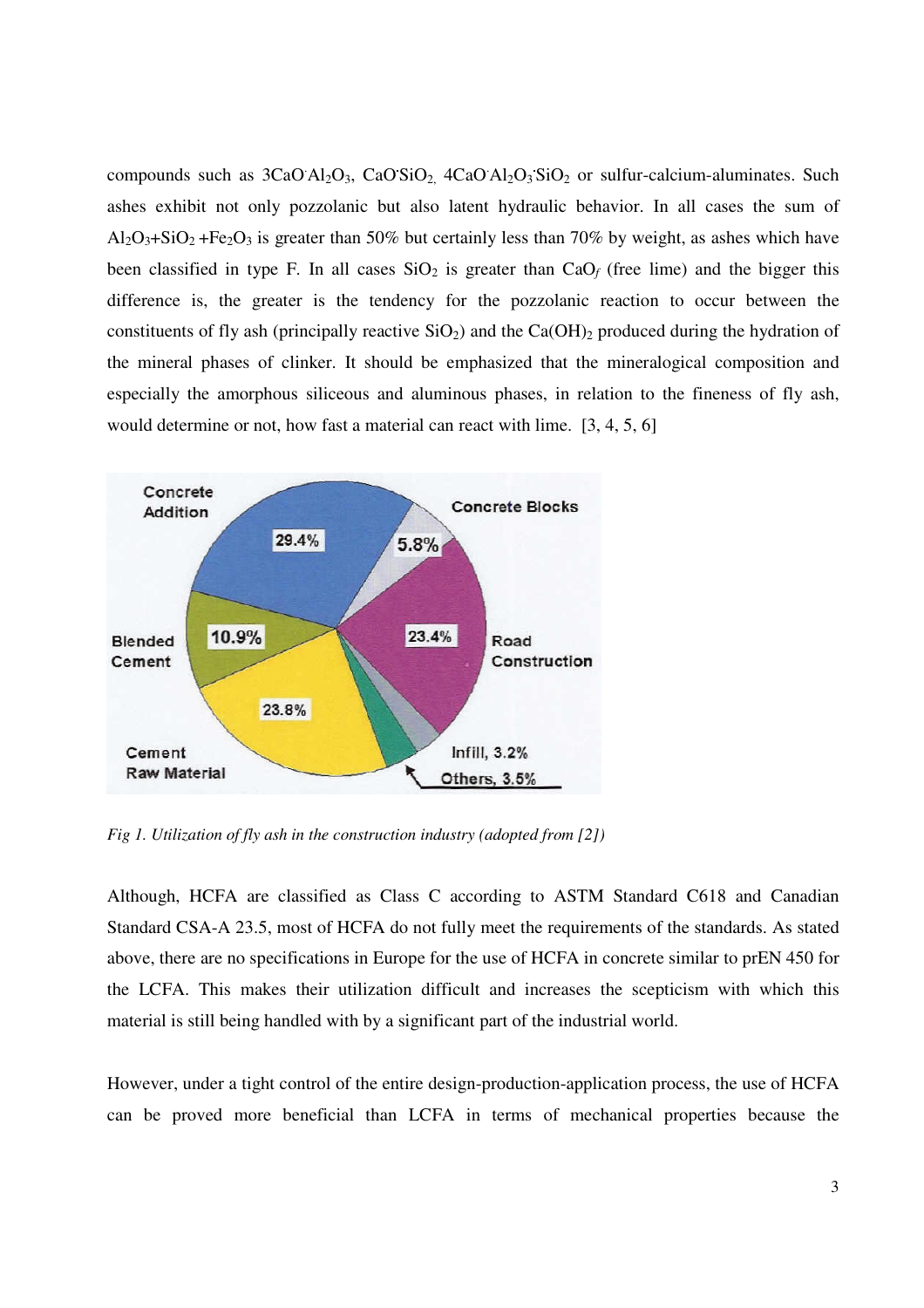contribution of HCFA to the hardening of the cementitious phases is greater. In fact, numerous literature findings clearly demonstrate that high calcium fly ashes provide better early age strengths as a result of the cementitious compounds they possess. It is believed [7] that calcium substitution in the glass phase is generally increasing the reactivity of high-lime fly ashes providing for the formation of the calcium-silicate and calcium-aluminate phases in the absence of an external source of lime. It should be however pointed out that class C fly ashes differ from the class F ashes not only in that they contain more lime, but also the lime depolymerized glass phase [8].

Despite their increased reactivity and lower sensitivity to inadequate curing [9], high-lime fly ashes are generally less efficient in suppressing expansion due to ASR [10] and sulphate attack [11]. On the other hand, ashes of lower lime contents provide better resistance to ASR and sulphate attack and furthermore they usually guarantee better performance on the longer term. Concerning additional durability properties, such as carbonation and chloride penetration [12.13], both low and high calcium ashes seem to have a similar beneficial effect, with the latter presenting a slightly better resistance.

## **2. Standardization aspects concerning Hellenic HCFA**

In Greece, at the moment, a draft concerning specifications of Hellenic High Calcium Fly Ashes has just been prepared and circulated for further comments from any interested person or organization [14]. Its structure is based on prEN 450-1 [15] incorporating any necessary modifications. It deals with two types of fly ashes: Untreated (raw) and treated (milled) fly ashes. The first type involves fly ashes which are disposed directly after collection from the thermal stations and are mainly addressed for road construction applications. Such ashes have low strength requirements. The other type comprises ashes which may substitude Portland cement in concrete and may be one of the materials foreseen in EN 206-1. Their production requires a milling plant equipped with an internal spraying system as well as with a homogenization unit. A laboratory inside the plant for the quality control either of the raw fly ash to be milled or of the final product, is considered a necessity.

Given the fact that Hellenic ashes contain low percentages of unburned carbon, the draft proposes for loss on ignition, the value foreseen in category A of prEN 450-1 that is 5% max. The same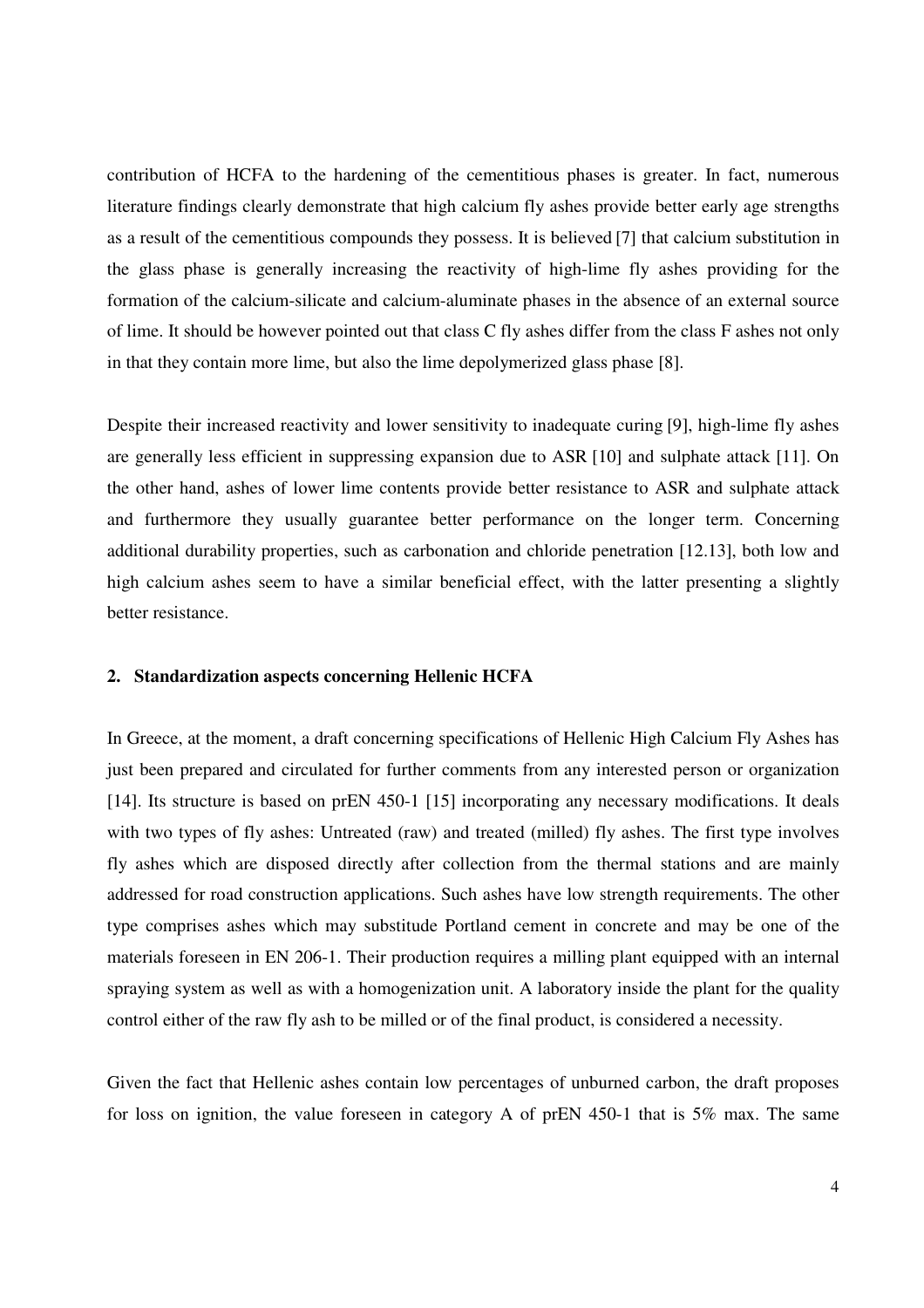values with prEN 450-1 are also proposed for Chlorides (0.1max), Reactive Silica (>25%) and total alkalies (5% max). Concerning chemical characteristics the differences with prEN 450-1 are focused on the  $SO_3$  and  $CaO_f$  contents. For  $SO_3$  content the value of max 5.5% is proposed. Based on our experience gained from the construction of Platanovryssi dam, the upper limit can be expanded up to 7% but in that case: i) the other requirements for fly ash must be totally fulfilled and ii) the Canadian specifications CAN/CSA-A235-M86 must be followed. For CaO*<sup>f</sup>* content, the value of 3% is proposed as the maximum percentage. In those cases where raw fly ash exceeds this upper limit the spaying system for partial hydrolization to  $Ca(OH)_2$  which operates coinstantaneously with the reduction of size process, is activated inside the mill.

With regards to the physical requirements the draft proposes the following:

For fineness, expressed as the mass proportion in percent of the ash retained when dry sieved on a 0,045 mm mesh sieve, there is a diversification according to the type of fly ash. For type A the maximum value of the fineness shall not exceed 45 %, whilst in the case of ashes of type B, the respective percentage is reduced to 30%. Additionally, for activity index, soundness, setting time and particle density the same limits with those stated in EN 450-1 are foreseen. However, in the case of type B ashes and for elevated percentages of fly ash addition, the repetition of the test in mixtures of cement to fly ash of 50/50 ratio is proposed instead of mixtures with a ratio of 70-75/30-25. Finally a percentage of 1% is proposed as the maximum value for humidity.

## **3. Current research**

#### *3.1. Background and Objectives*

During the last years, a large project concerning the utilization of Hellenic high-calcium fly ashes in the production of high volume fly ash concrete (HVFAC) is in progress in the National Technical University of Athens. In a very broad sense, HVFAC can be defined as the concrete that is prepared with a large amount of fly ash, sometimes even more than the respective amount of cement included in the mix [16,17]. Obviously, since HVFA concretes have relatively low cement content, they can be made at a significantly lower cost, whilst making a gainful utilization of substantial quantities of an industrial by-product.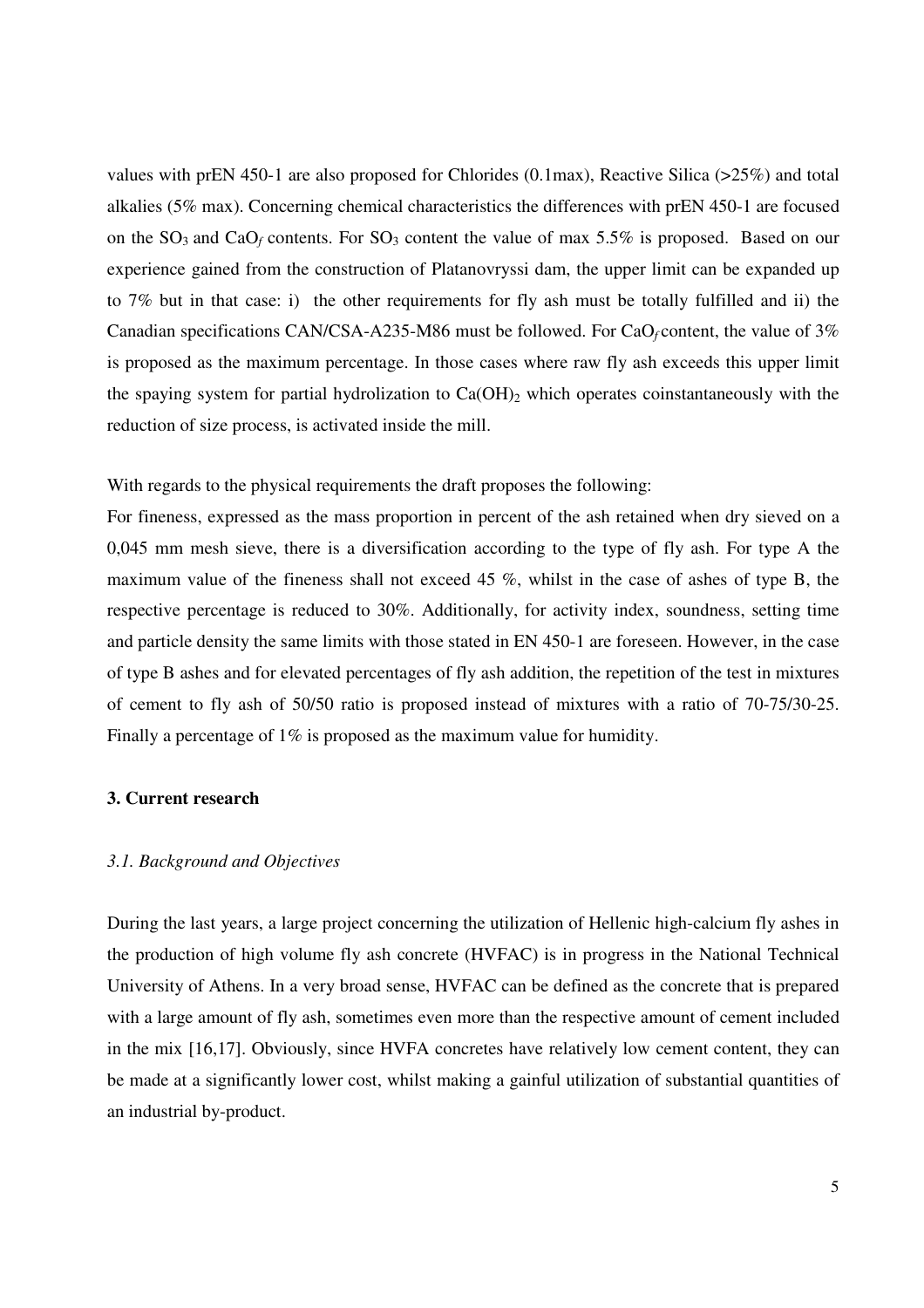Notwithstanding the fact that HVFA concretes are considered nowadays a common practice in the construction sector, the use of class C fly ashes is actually an innovative concept since the majority of such concretes is built with class F (low-lime) ashes. This is not only due to the vast global availability of these ashes, but also due to the greater heterogeneity of high-lime ashes and certain parameters inherent in class C ashes (especially high sulphur and free lime contents) that are threatening the durability of the final product [18,19]. The specific project involves the investigation of several mix design parameters such as water/binder ratio, type and dosage of superplasticizer used, attained slump and mechanical and durability performance of a HVFA concrete incorporating lignite high-calcium fly ash. Moreover, in an attempt to deal with some of the shortcomings characterizing high-lime fly ashes, lignite fly ashes of lower calcium content were used to produce lignite ash intermixtures seeking for a synergic action that will further improve the apodosis of the new-greener concrete [19,20].

#### *3.2. Design and Experimentation*

For reaching the objectives stated above, a high-calcium fly ash (from Ptolemais area), designated here as T<sub>f</sub>, was used. A normal setting cement (CEM I 42,5 according to EN 197-1) was used during the preparation of concrete specimens, together with a naphthalene-based superplasticizer in liquid form (to compensate for the slump loss caused by fly ash addition) and normal graded limestone aggregates, including fine, medium and coarse aggregates. When fly ash was inserted in the mix, an equal unit of cement was replaced (30 and 40% by weight). The effect of w/Cm ratio on the strength development and chloride resistance of concrete samples was studied by adopting two different values (0,47 and 0,58 respectively). For each w/Cm tested and while adding such amount of superplasticizer so as to keep the slump value of the fresh concrete close to the desired one (40 and 80mm respectively), two series of concrete specimens were prepared and tested. A similar procedure was followed in the case where the second type of lignite fly ash derived in Greek power stations (that of lower calcium content, designated here as  $T_m$ ) was added in the mix in the form of a new fly ash intermixture containing equal contributions from each of the two types of ashes (specimen  $T_1$ ). The chemical composition of the fly ashes and the cement used is given in Table 1, while details regarding the preparation of the specimens are shown in Table 2.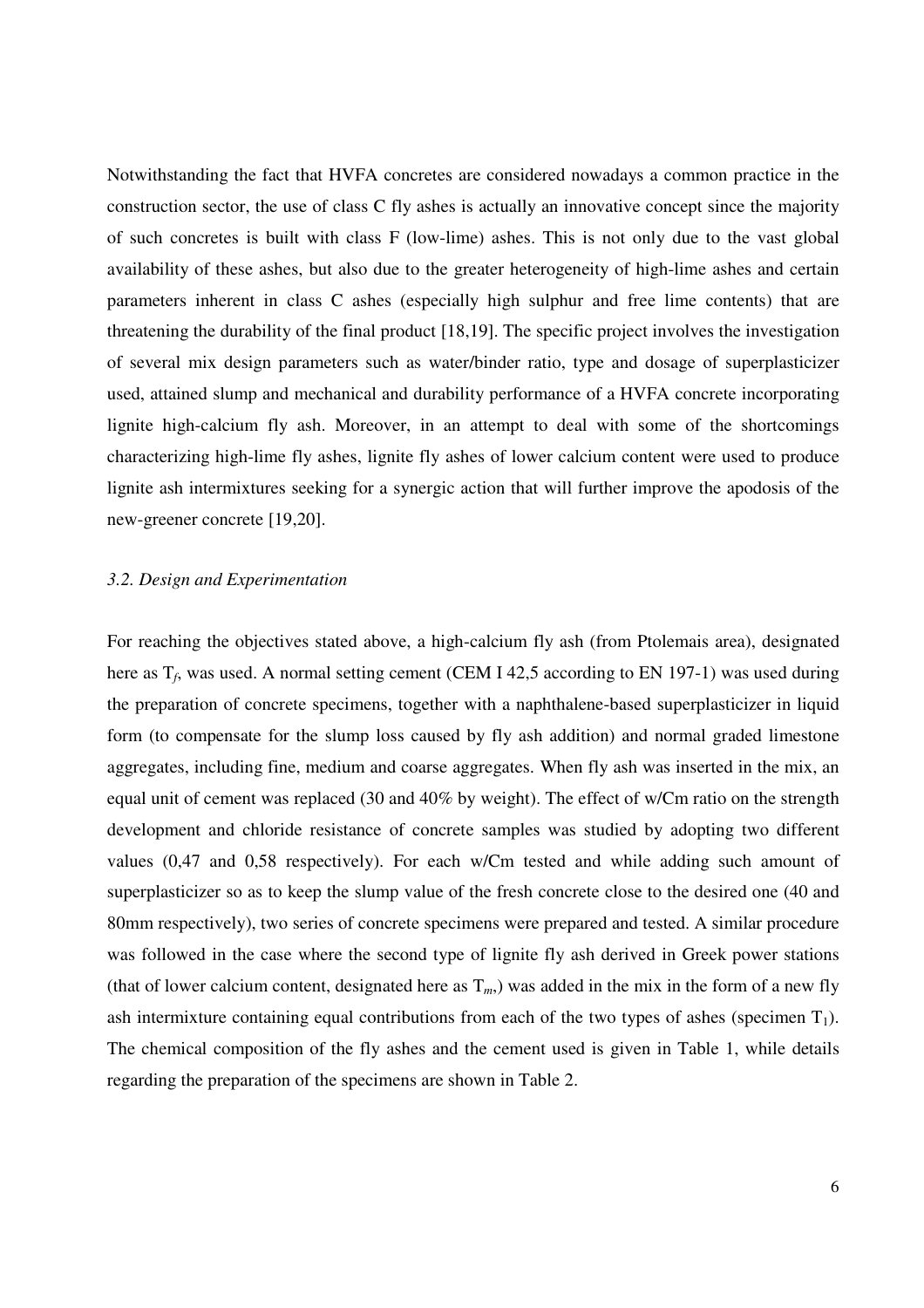|                                | <b>Cement</b> | $\mathbf{T}_f$ | $\mathbf{T}_m$ | T <sub>1</sub> |
|--------------------------------|---------------|----------------|----------------|----------------|
| SiO <sub>2</sub>               | 20.28         | 36.92          | 51.36          | 44.08          |
| $SiO_{2re}^*$                  |               | 29.13          | 31.36          | 30.36          |
| CaO                            | 65.01         | 29.79          | 13.80          | 21.50          |
| $CaO_f$                        | 0.63          | 7.01           | 0.95           | 3.95           |
| $Al_2O_3$                      | 4.75          | 13.50          | 16.73          | 15.70          |
| Fe <sub>2</sub> O <sub>3</sub> | 3.76          | 7.06           | 8.75           | 8.75           |
| MgO                            | 1.61          | 2.69           | 2.26           | 2.45           |
| SO <sub>3</sub>                | 2.55          | 5.10           | 1.49           | 3.18           |
| Na <sub>2</sub> O              | 0.17          | 0.92           | 0.77           | 0.81           |
| $K_2O$                         | 0.35          | 0.50           | 1.52           | 0.93           |

*Table 1 - Chemical Composition (% by mass) of Raw Materials*

From the data presented in Table 1, it can be seen that both initial ashes are considered calcareous and along with the intermixture that was prepared they are covering a wide range of CaO values. This is of primal importance since the influence of this parameter is gaining increasing attention, especially in countries that are producing appreciable quantities of class C fly ashes. Indicative is the fact that recently, the Canadian Standards Association (CSA) revised the specification for fly ashes categorization, dividing them into three classes depending on their calcium content [7]. This is a classification scheme that is expected to be implemented in the national standards of other countries producing different types of fly ashes during the forthcoming years.

Testing involved, slump measurements, compressive strength at 2, 7, 28 and 90 days after casting (in cubic specimens of 100mm 3 ), estimation of the efficiency factors (or *k*-values) in each case and finally resistance to chloride ion penetration (in cores from cylindrical specimens) according to the AASHTO T227 rapid test.

## *3.3 Slump Loss, Strength Development and Efficiency of High-lime Fly ash Concrete*

In all HVFA concrete cases, it has been shown that the dosage of the superplasticizer (SP) added to compensate for the slump loss caused by the high water demand of fly ashes, especially those with high calcium content, holds a critical role during the mix design procedures [21,22]. In the present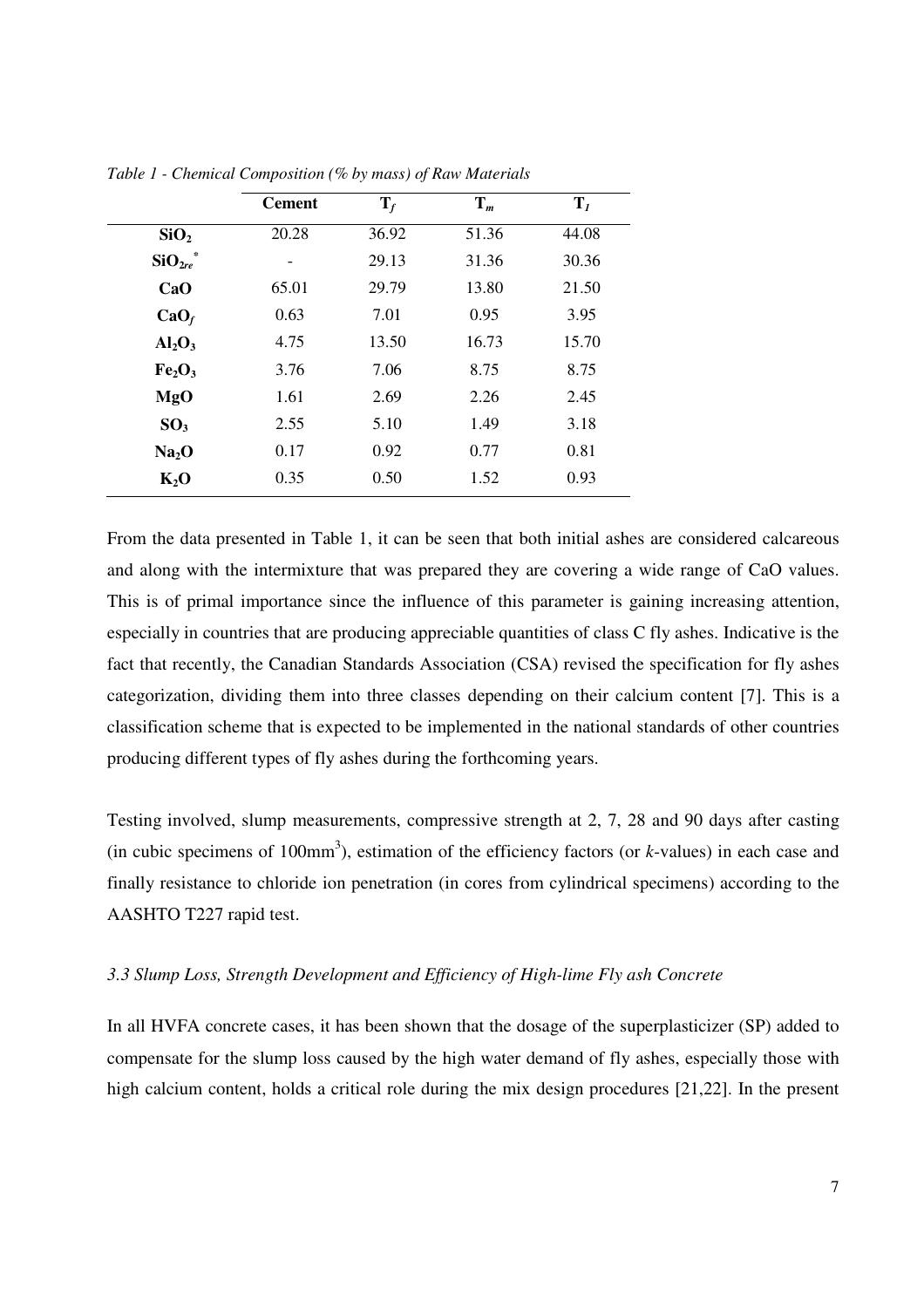study, the amount of SP added fluctuates (for both w/Cm ratios applied) among 0,9 and 6 Kg/m<sup>3</sup> of concrete.

| <b>Specimen</b>  | $\mathbf C$ | W   | W/Cm | F                        | A    | SP   | Slump (mm) |
|------------------|-------------|-----|------|--------------------------|------|------|------------|
| $C_I$            | 350         | 203 | 0.58 |                          | 1830 |      | 80         |
| $30T_f$          | 245         | 203 | 0.58 | 105                      | 1830 | 1.84 | 75         |
| $40T_f$          | 210         | 203 | 0.58 | 140                      | 1830 | 1.40 | 75         |
| $30T_m$          | 245         | 203 | 0.58 | 105                      | 1845 | 0.88 | 75         |
| $40T_m$          | 210         | 203 | 0.58 | 140                      | 1840 | 1.40 | 75         |
| 30T <sub>1</sub> | 245         | 203 | 0.58 | 105                      | 1850 | 1.20 | 75         |
| $40T_l$          | 210         | 203 | 0.58 | 140                      | 1850 | 1.20 | 70         |
| C <sub>2</sub>   | 350         | 203 | 0.47 | $\overline{\phantom{a}}$ | 1930 | 2.97 | 45         |
| $30T_f$          | 245         | 165 | 0.47 | 105                      | 1925 | 5.00 | 40         |
| $40T_f$          | 210         | 160 | 0.46 | 140                      | 1950 | 5.00 | 40         |
| $30T_m$          | 245         | 165 | 0.47 | 105                      | 1925 | 5.00 | 45         |
| $40T_m$          | 210         | 160 | 0.47 | 140                      | 1925 | 5.50 | 40         |
| 30T <sub>1</sub> | 245         | 165 | 0.47 | 105                      | 1922 | 5.14 | 45         |
| $40T_l$          | 210         | 160 | 0.47 | 140                      | 1920 | 6.00 | 45         |

*Table 2 – Proportions of the Concrete Specimens*

\*C, W, F, A, SP: kg of cement, water, fly ash, aggregate and superplasticizer respectively per  $m^3$  of concrete

Given that the fineness of the fly ashes that were utilized was similar, it seems that what determined the dosage of SP in each mix was mainly the chemical composition of each ash and the water offered in the specimens. It becomes clear that even for the pozzolanic specimens prepared with a high w/Cm ratio, SP was needed to attain similar slump with the reference sample. However, this addition was relatively small (about 1-1,5  $Kg/m<sup>3</sup>$  of concrete), whilst in the samples with increased cement replacement, almost no extra SP was required. Normally, when the w/Cm ratio decreased, the SP dosage increased in all mixes. In that case, about 1 kg/m<sup>3</sup> more SP was introduced, with the  $T_2$  intermixture presenting a higher need in that aspect. It is possible that the presence of two different, finely ground high-lime fly ashes enhanced the deflocculation of the cement grains and subsequently the generation of more nucleation sites [19,20]. Logically, the water demand of this new blended cement is higher and so is the need for SP to reach the slump value of the control.

The compressive strength evolution of all concrete specimens is shown in Table 3 as a function of curing time. Despite the fact that the control specimens (no fly ash addition) are exhibiting strength superiority during the first stages of hydration for both w/Cm examined, the pozzolanic samples are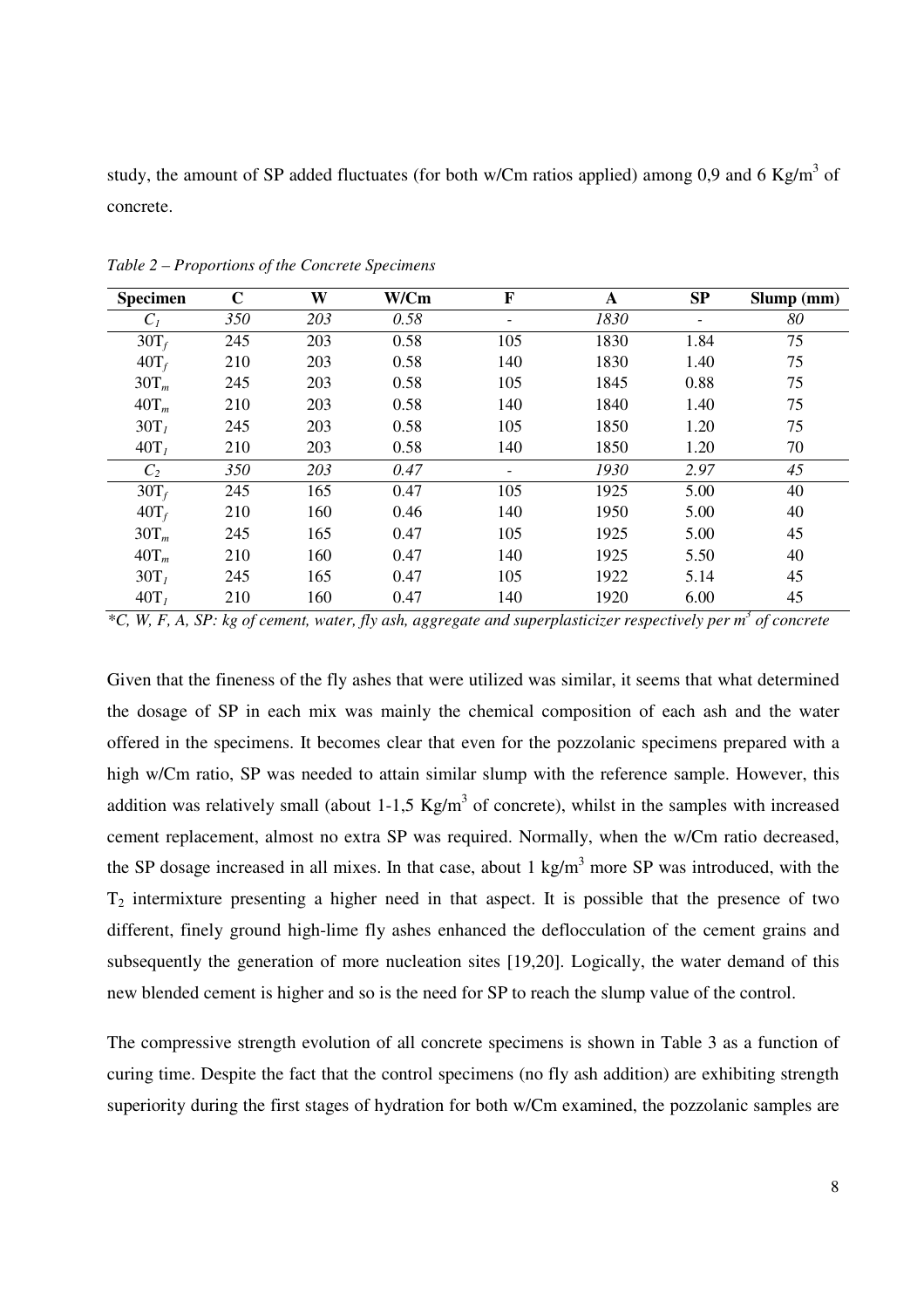developing strength at a faster rate after the first week. During this stage, excessive presence of reactive CaO in high-lime  $T_f$  is accountable for its superiority. Four weeks after mixing, a significant increase in the strength values of fly ash systems is observed. In that age, fly ash concrete specimens are either approaching or outperforming the corresponding values of the reference samples. Again at this stage,  $T_f$  samples are the most efficient, especially when prepared with a low w/Cm ratio. Even after 90 days of hydration, T*<sup>f</sup> performs better* as a result of the quicker initiation of its pozzolanic reaction (higher glass phase) and its unusually high active silica content.

|                  |      | <b>Compressive Strength (MPa)</b> |      |      |      |
|------------------|------|-----------------------------------|------|------|------|
|                  |      | <b>Curing Time (days)</b>         |      |      |      |
| <b>Specimen</b>  | W/Cm | $\overline{2}$                    | 7    | 28   | 90   |
| $C_1$            | 0,58 | 17,2                              | 26,8 | 32,8 | 39,5 |
| $30T_f$          | 0,58 | 12,8                              | 23,2 | 31,4 | 42,5 |
| $40T_f$          | 0,58 | 10,8                              | 22,2 | 35,5 | 43,0 |
| $30T_m$          | 0,58 | 13,3                              | 22,7 | 34,7 | 41,4 |
| $40T_m$          | 0,58 | 11,6                              | 21,8 | 33,9 | 39,7 |
| 30T <sub>1</sub> | 0,58 | 9,0                               | 20,7 | 31,3 | 37,4 |
| $40T_l$          | 0,58 | 6,9                               | 19,5 | 29,6 | 34,1 |
| $C_2$            | 0,47 | 28,0                              | 41,8 | 50,2 | 57,8 |
| $30T_f$          | 0,47 | 22,1                              | 38,0 | 52,1 | 62,1 |
| $40T_f$          | 0,47 | 19,1                              | 33,4 | 50,2 | 60,4 |
| $30T_m$          | 0,47 | 23,8                              | 34,9 | 46,9 | 57,2 |
| $40T_m$          | 0,47 | 16,8                              | 29,4 | 44,9 | 52,7 |
| 30T <sub>1</sub> | 0,47 | 20,0                              | 34,4 | 46,5 | 54,6 |
| $40T_l$          | 0,47 | 16,8                              | 33,9 | 46,4 | 53,6 |

*Table 3 – Compressive strength evolution of the Concrete Specimens*

Generally, the intermixing procedure had no beneficial effect on the strength performance of concrete specimens, contrary to what was observed in the case of similarly constructed mortars [19,23]. In fact, the introduction of a different ash inside the matrix seems to bear positive consequences only in the case where low w/Cm was used. This is the case for the intermixture examined herein  $(T_1)$ , where a substantial cement replacement (i.e. 40% by weight) was needed to produce an improved, in terms of mechanical properties, concrete.

The above remarks are also validated via the concept of the calculated efficiency factor (simpler). It has been well demonstrated that in the case of a pozzolanic concrete, the following equation can be used to determine the *k* factor that actually enables a first approximation of the quantity of the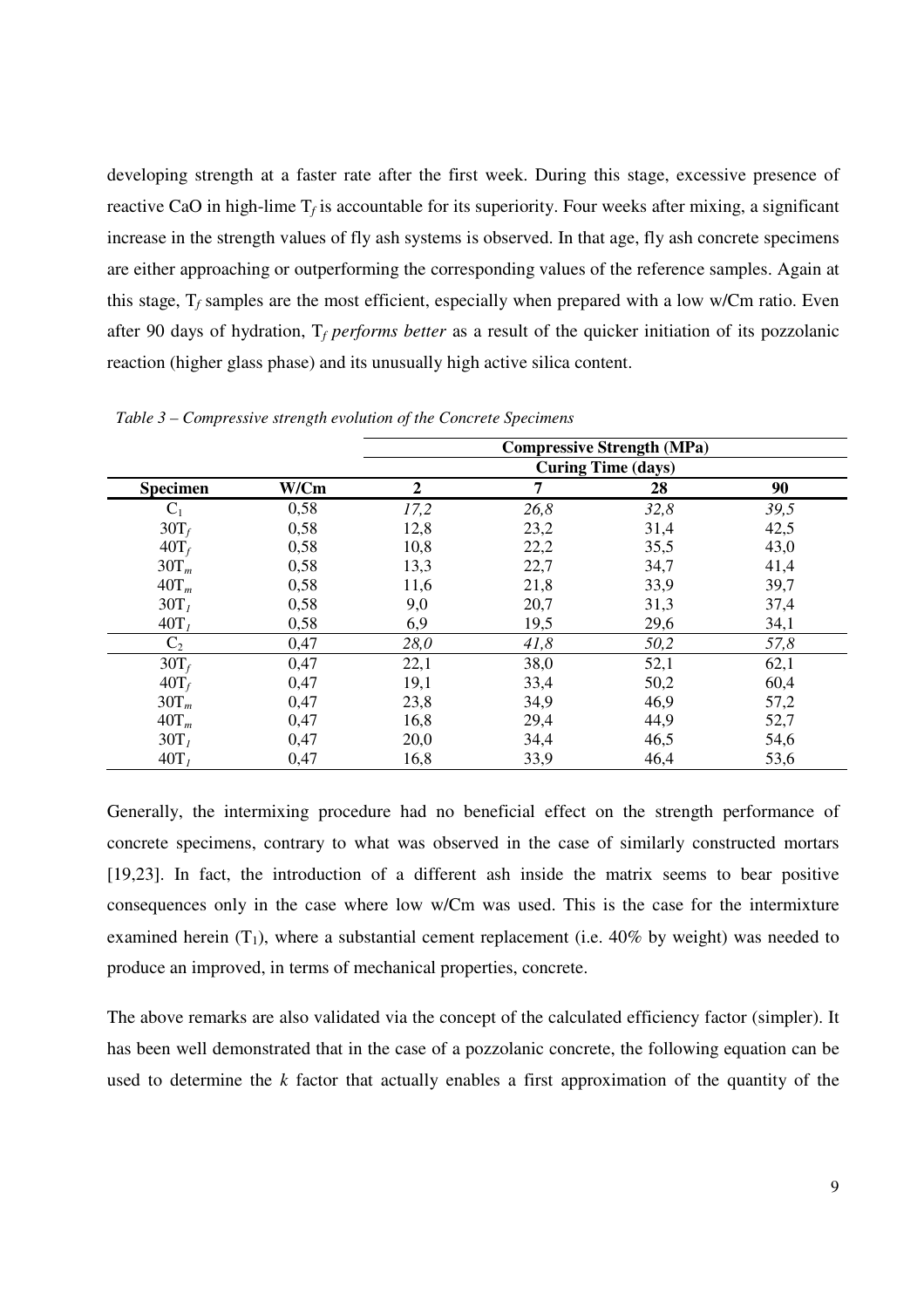pozzolan that could replace an equal unit of cement to attain equal mechanical performance (obviously  $k=1$  for the control specimen) [24-26]:

$$
f_c = \mathbf{K} \left( \frac{1}{\mathbf{W} / (\mathbf{C} + \mathbf{k} \mathbf{P})} - \alpha \right)
$$
 (1)

where K is a parameter depending on the cement type (here  $38,8MPa$ ), C and P are the cement and fly ash contents respectively in the mortar (kg/m<sup>3</sup>), W is the water content (Kg/m<sup>3</sup>) kept constant in all the mixes and  $\alpha$  a parameter depending mainly on time and curing. Inserting some of the strength values shown in Table 3 into Eq.1, the following efficiency factors were calculated and summarized in Table 4.

| <b>Specimen</b>       | Age (days) |      |      |      |
|-----------------------|------------|------|------|------|
|                       |            |      | 28   | 90   |
| $30T_f @ W/Cm: 0,47$  | 0,76       | 0,84 | 1,08 | 1,17 |
| $40T_f @ W/Cm: 0, 58$ | 0,76       | 0,82 | 1,10 | 1,14 |
| $40T_f @ W/Cm: 0,47$  | 0,66       | 0,67 | 1,00 | 1,08 |
| $30T_m @ W/Cm: 0, 58$ | 0,80       | 0,79 | 1,10 | 1,10 |
| $40T_m @ W/Cm: 0,47$  | 0,66       | 0,62 | 0,84 | 0,84 |
| $40T_1 @ W/Cm: 0,47$  | 0,66       | 0,76 | 0,89 | 0,87 |
| $40T_1 @ W/Cm: 0,58$  | 0,61       | 0,72 | 0,88 | 0,80 |

*Table 4 – Efficiency factors of several concrete specimens*

In previous investigations with Hellenic high-lime fly ashes [25-27], it was shown that *k-*values are around unity during the early stages of hardening and exceeds it as hydration proceeds and pozzolanic reaction evolves. However, those values were calculated for moderate cement replacement levels (i.e. 20% by weight). For the advanced replacement ratios applied here, *k-*values present a similar trend, since the majority of the samples examined are reaching unity after the first month and exceed it at 90 days. This is quite impressive indicating the ability of high-lime fly ashes to replace a large amount of cement providing equal or even better properties to the final products.

## *3.4 Chloride resistance and synergy detection*

With respect to resistance towards chloride ingress, the inclusion of all fly ashes in the mix, improved dramatically the concrete's performance as shown in Fig. 2, where the charge that passed through the concrete samples with 30% fly ash addition is plotted against the w/Cm used.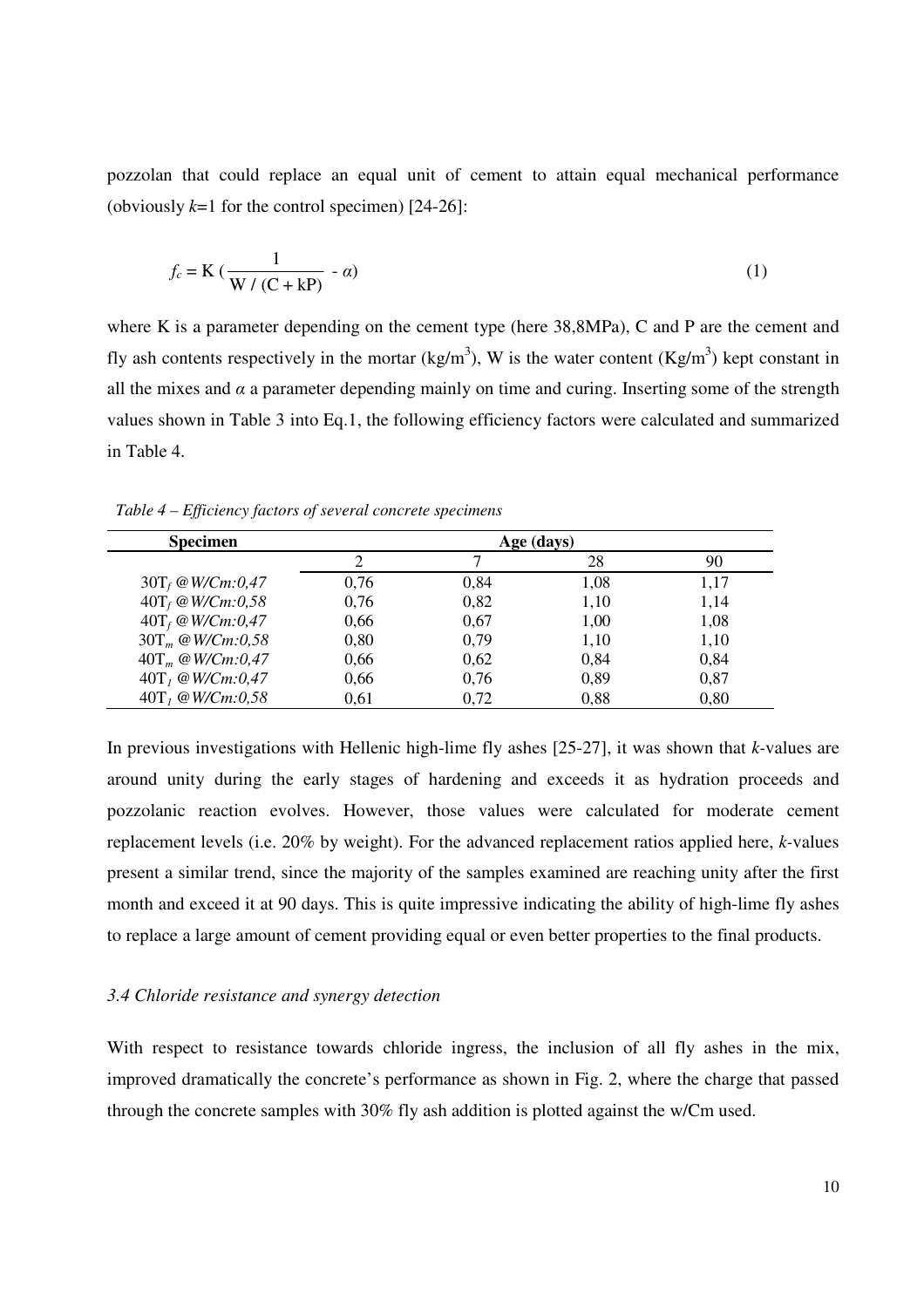

*Fig. 2. Rapid Chloride Penetration Test Results (RCPT) for concretes prepared with initial ashes and their intermixture for 30% cement replacement as a function of the w/Cm applied*

The advanced level of hydration applied here (120 days), ensured that fly ash systems would develop pozzolanic action. Obviously, this is the main reason that fly ash concretes are exhibiting significantly lower electrical charge for both w/Cm values adopted. Moreover, prolonged grinding of both ashes used, led to more fine particles than the ones of cement, underlining the physical effect of the pozzolans. It is widely accepted that smaller fly ash grains are causing more dense packing between the aggregates (especially the fine ones) and the cement particles, contributing to the porosity reduction [17,28]. Up to 50 percent replacement of the class C fly ash  $T_f$  by  $T_m$  ash ( $T_2$ ) specimen) showed favorable resistance to chloride penetration. Somewhat surprisingly, the charge that passed through the specimens with the ashes that constitute the blend is higher. This is clearly an indication that a synergistic effect between the two ashes has taken place.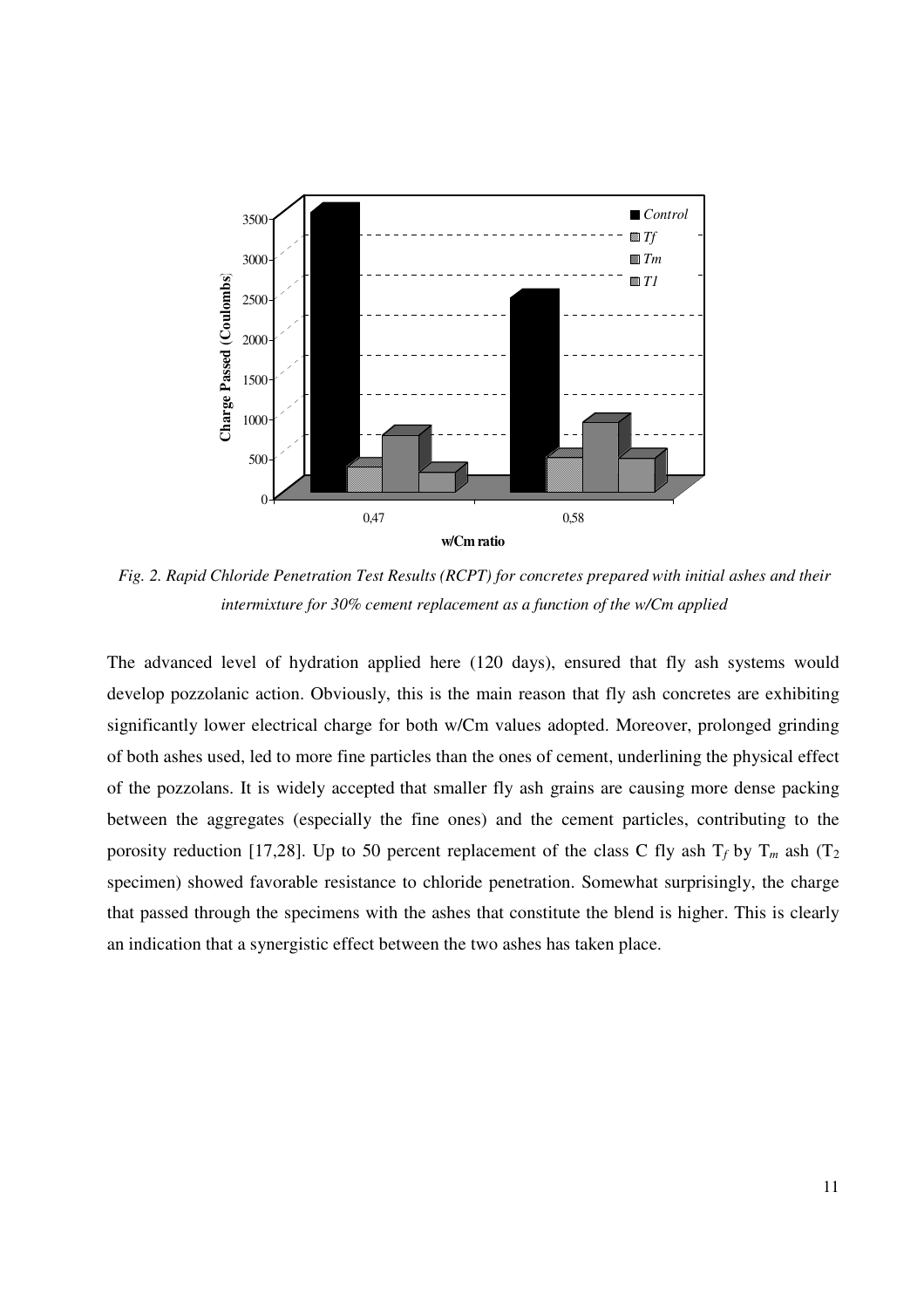## **4. Application in practice**

#### *4.1 Several Applications*

The most successful constructional projects with HCFA are those with optimum cost saving and technical benefits which would have hardly been achieved without HCFA. The applications of HCFA in Concrete Construction mainly refer to their use in road construction, in road pavements in high volume HCFA constructions as well in concrete products. According to bibliography, HCFA was at first used in geotechnical jobs in North Dakota 1971 [29] where a lignite fly ash-limeaggregate road base  $[13$ pct HCFA + 2pct lime + 85pct aggregate (poz-o-pac)] was placed near the site of the Basin Electric Power Plant. Afterwards, HCFA was used for clay soil or gravel-clay stabilization and during the 80's many regional HCFA were used in constructional projects. They were tested by applying the ASTM C593 (Vacus saturation test for checking durability). Whatever the type of soil cohesive or cohesionless, the combination of lime (1-3pct) and fly ashes (7-15pct) increased strength and durability although all the HCFA used did not perform alike. Even nowadays this application, which is based on pozzolanicity and hydraulicity of HCFA, is one of the most convenient, since large quantities of low quality HCFA (considering it as binding material) are absorbed for embankments, soil amendments, subgrade stabilization, or hydraulic fills. Relevant design manual and specifications have been published in EPRI report TR-100472 Volumes 1 and 2, 1992. EPRI has sponsored the Delaware Ash Ramp Embankment Project and useful constructional details have been reported.

| <b>Addition of</b>                                    | Max. density               | Optimum                           | <b>C.B.R. E105-86</b> | <b>Expansion</b> |  |
|-------------------------------------------------------|----------------------------|-----------------------------------|-----------------------|------------------|--|
| <b>HCFA</b>                                           | Proctor A.A.S.H.O.         | moisture content                  | moist Crushing        | $\%$             |  |
| $(\%)$                                                | $T99$ (kg/m <sup>3</sup> ) | $\mathscr{G}_{\boldsymbol{\ell}}$ | after 7 days          |                  |  |
| $0$ (sand soil)                                       | 1594                       | 4,7                               | 2,84                  |                  |  |
|                                                       | 1606                       | 7,6                               | 7,55                  |                  |  |
|                                                       | 1622                       | 7,8                               | 19,43                 |                  |  |
| 10                                                    | 1674                       | 8,5                               | 25,15                 | 0                |  |
| 13                                                    | 1686                       | 11,6                              | 34,91                 |                  |  |
| Characteristics of sandy soil: SE: 85A.A.S.H.O. T17-6 |                            |                                   |                       |                  |  |
| Plasticity: NP. A.A.S.H.O. T-89, T-90                 |                            |                                   |                       |                  |  |
| Classification: A.U.S.C.S., ASTM D-2487 : SP          |                            |                                   |                       |                  |  |

*Table 5. Changes in the behavior of a sandy soil with the addition of HCFA*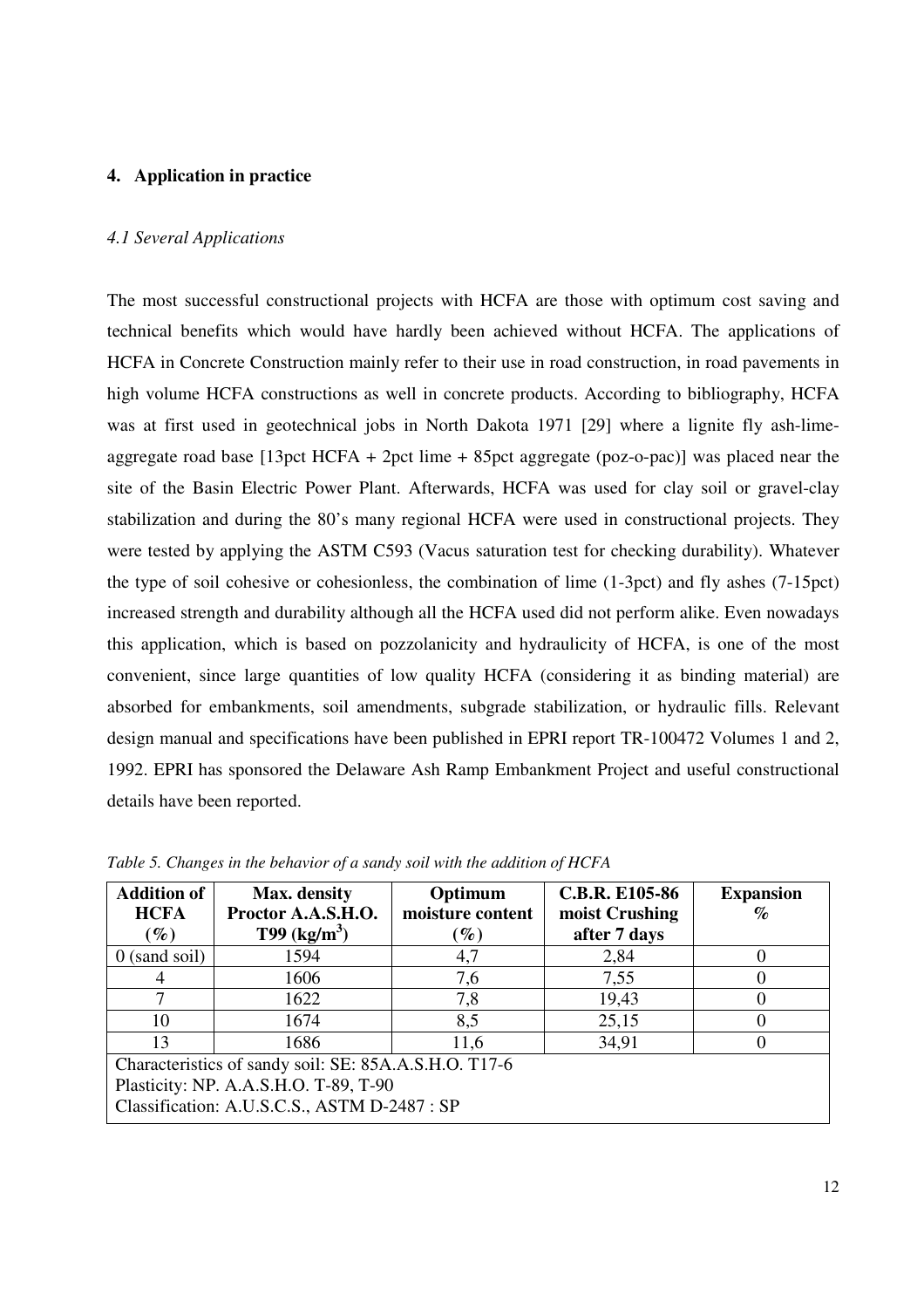In Greece a modified with HCFA sandy soil has been used for embankment necessary for EGNATIA VIA construction purposes. In the table above [30] indicative results are given concerning the behavior (C.B.R measurements). Technically the HCFA is more advantageous compared with LCFA (in the case that both of them are locally available) because early age strength are commonly obtained without the addition of cement and the lime percentage may be the minimum required [31]. Pertinent to this field is flowable fill or Controlled Low Strength Material (CLSM), a flowable mortar or controlled density self levelling liquid mixture for easy and quick backfilling of pipe trenches and for facilitating future excavations needed [32].

Some typical mixtures mentioned in laboratory Testing Fly Ash Slurry (EPRI report CS 6100-112) are the following:

- $\checkmark$  0,7 MPa mixt. of 5% cement and 95% Fly Ash
- $\checkmark$  1,4 MPa mixt. of 10% cement and 90% Fly Ash
- $\checkmark$  2,1 MPa mixt. of 15% cement and 85% Fly Ash

It is worth mentioning that the higher water retentivity of HCFA mixtures due to the hydrophilic nature of calcium-aluminate sulfate compounds of this fly ash, results in reducing settlement. The tendency to segregation of slurries with HCFA is also limited because of lower than cement specific density. In the case of using Colloidal Mixer (more than 3000 cycles per minute), the bleeding is zero and the strength development is high.

Among the outstanding case studies of HCFA applications are those of pavement and mass concrete construction. Use of very high volume fly ash concrete (i.e. 70% by weight of cement was replaced by class C Fly Ash) was made in the Wisconsin [32] and North Dakota projects [29]. In the frame of EPET program sponsored by EC + Greek Ministry of Research and Technology Development a demonstration project has been undertaken by Aristotle University of Thessaloniki in Cooperation with Public Power Cooperation (PPC) and construction Company AEGEK, for developing a Guide for the Use of Greek HCTA in concrete pavement and in stabilizing a aggregate mixture as road base for asphalt mat. Details from the results are given in table 6, below.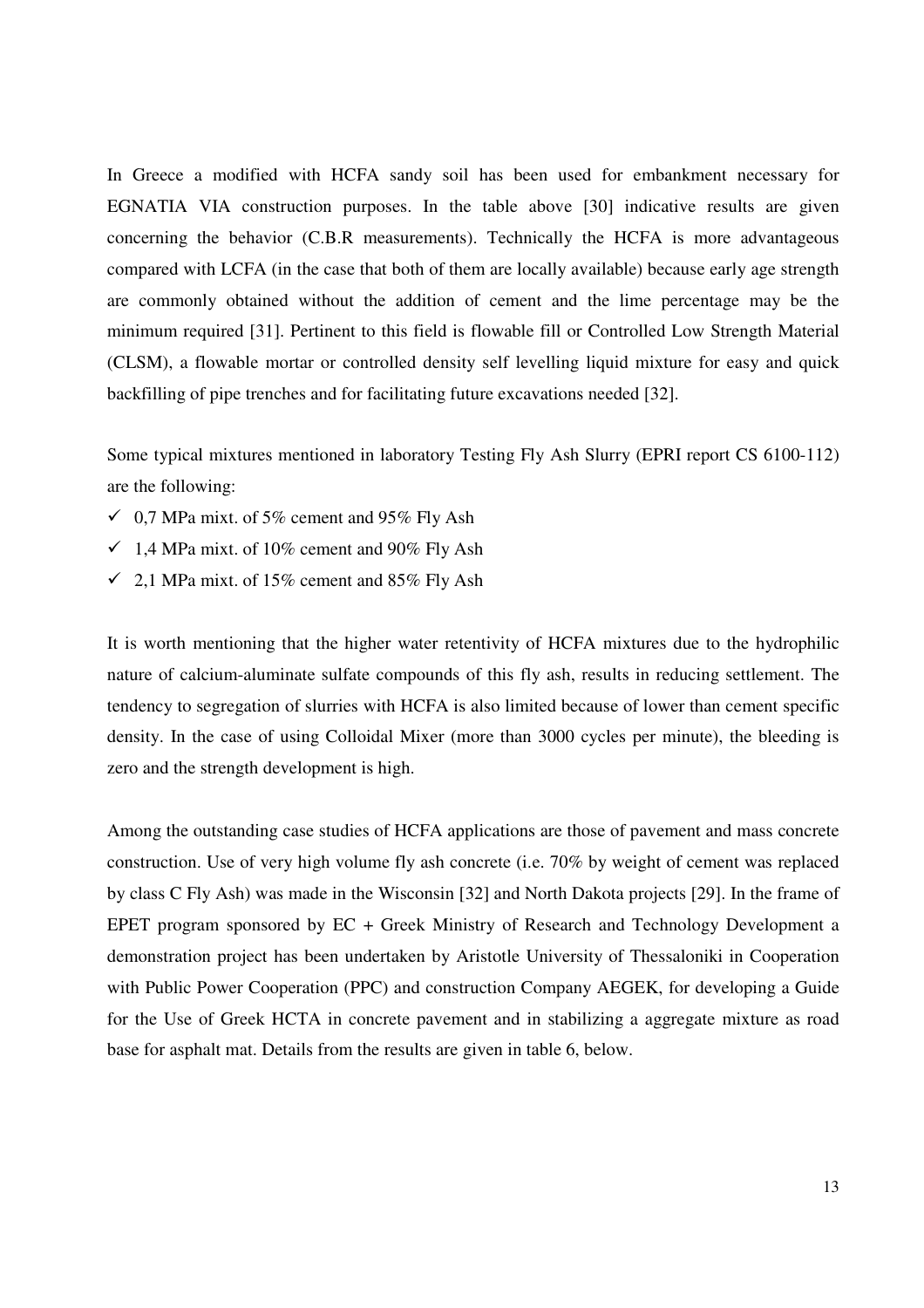| <b>Place/date</b>                                                                                            | <b>Project</b>           |                                                                           |  |  |
|--------------------------------------------------------------------------------------------------------------|--------------------------|---------------------------------------------------------------------------|--|--|
|                                                                                                              |                          | Mix design $kg/m3$                                                        |  |  |
| <b>West Macedonia/Greece</b>                                                                                 | Use of Greek fly Ash in  | HCFA (treated) 189                                                        |  |  |
| /2001                                                                                                        | Construction<br>Road     | 81<br>cement                                                              |  |  |
|                                                                                                              | Project<br>Demonstration | Fines Agg. 750                                                            |  |  |
| Strength development                                                                                         | Rigid road pavement      | Cours. Agg. 990                                                           |  |  |
| 7-d<br>$28-d$                                                                                                |                          | Vebetine : 22 sec.                                                        |  |  |
| 20 MPa<br>40 MPa                                                                                             |                          | $\pm$                                                                     |  |  |
|                                                                                                              |                          | Super-plasticizer                                                         |  |  |
|                                                                                                              |                          | HCFA data:                                                                |  |  |
|                                                                                                              |                          | $R_{45}$ = 19%, CaO <sub>f</sub> = 2,9%                                   |  |  |
|                                                                                                              |                          | $SO_3 = 4.7\%$                                                            |  |  |
|                                                                                                              |                          |                                                                           |  |  |
| <b>West Macedonia/Greece</b>                                                                                 | Use of Greek Fly Ash in  | <b>HCFA</b><br>126                                                        |  |  |
| /2000                                                                                                        | road construction        | Cement<br>54                                                              |  |  |
| Strength development                                                                                         | Road base                | Aggregates 1900                                                           |  |  |
| $28-d$<br>7-d                                                                                                |                          | (mixed type)                                                              |  |  |
| 18MPa<br>25 MPa                                                                                              |                          | <b>HCFA</b> data                                                          |  |  |
|                                                                                                              |                          | $R_{45} = 38\% \text{ CaO}_{\text{avail}} = 11,23\% \text{ SO}_3 = 6.3\%$ |  |  |
| Field experience: The transport of Fly Ash concrete produced at a central plant, to the site is              |                          |                                                                           |  |  |
| problematic under hot weather Moist curing for 7 days is obligatory. Joints were sawed within 24             |                          |                                                                           |  |  |
| hours from hadding at intervals $AVA$ m. Ctrangth requirements $D_2$ , $2AMD_2$ , $D_1$ , $2MD_2$ at 00 days |                          |                                                                           |  |  |

*Table 6. Results from the EPET program concerning road construction*

hours from bedding at intervals  $4X4$  m. Strength requirements Rc,  $24MPa$ , R<sub>t</sub> 1,2 MPa at 90 days, were overcome at earlier ages.

The use of HCFA in structural concrete of medium grade 20- 45 MPa has a long history in research publications but a limited application since: - HCFA do not comply with existing specifications. An exception is the HCFA in Catalunia, Spain, which is used in structure under national standard regime. Its usually high content in CaO and  $SO<sub>3</sub>$  discourages engineers who fear about the corrosion of steel reinforcement. Therefore the percentage of HCFA addition is limited to around 20-30% of cement. However, there are many pre-cast in situ concrete products in which HCFA can be incorporated at higher than 30% percentages with remarkable benefits. As an example, the construction of New Jersey barriers and trigonal side endings for new road ways are presented below (Table 7):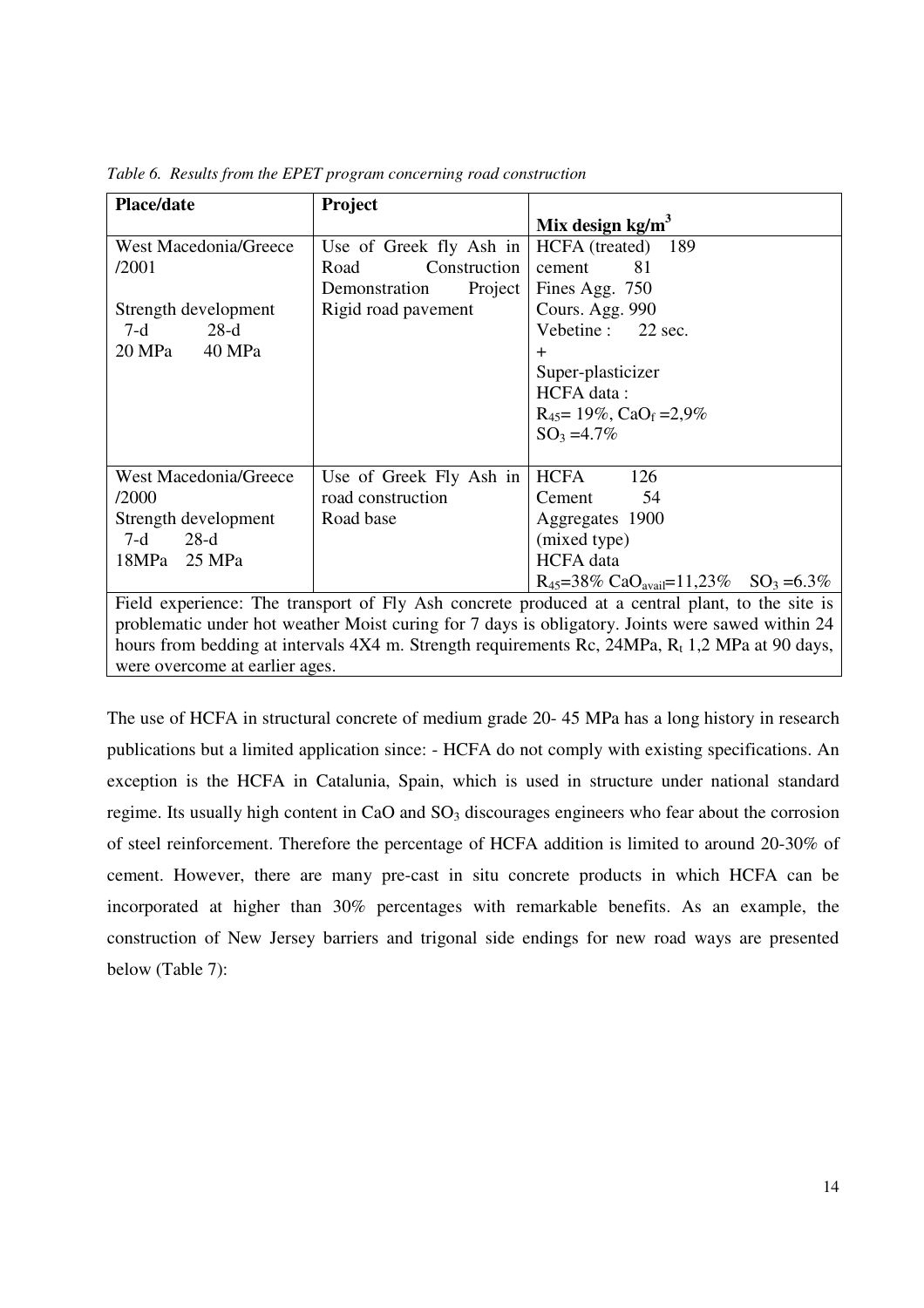| <b>Place/Date</b>            | Project                      |                                   |
|------------------------------|------------------------------|-----------------------------------|
|                              |                              | Mixture details kg/m <sup>3</sup> |
| Grevena/Kozani               | EPET: Use of Greek Fly       | 175<br>Cement                     |
| /2000                        | Ash in road construction     | <b>HCFA</b><br>- 175              |
|                              | and precast products         | Fine Agg. 1100                    |
|                              | <b>Demonstration Project</b> | Coarse Agg. 670                   |
|                              | New<br>Jersey                | Water 210                         |
|                              | <b>barriers</b>              | Superpl. $0.9$ lt/m <sup>3</sup>  |
|                              | side<br>trigonal             | Slump<br>$S=3$                    |
|                              | endings                      | HCFA data.                        |
| Strength development in situ |                              | $R_{45}$ 19%                      |
| $7-d$<br>28-d                |                              | CaO free $2.90\%$                 |
| 18.2 MPa 32,1 MPa            |                              | $SO_3$ 4.77%                      |
| Required strength at         |                              | $+$                               |
| 28-d 25 MPa                  |                              | Polypropylene Fibre               |
|                              |                              | $600$ g/m                         |
|                              |                              |                                   |

*Table 7. Results from New Jersey barriers and trigonal side endings in the frame of EPET*

Field experience: The New Jersey barriers line was cured for 7 days covered with wet burlaps and plastic sheets. The finishing and appearance of the barriers were superior of those with cement only. Better resistance to leaching was measured for pre-cast road side endings

According to CANMET project undertaken in 1994 for Electric Power Research Institute (EPRI) high volume of Class C Fly Ash (with CaO 14.8%  $R_{45}$  46%) was used for manufacturing structural lightweight concrete. All properties of fresh and hardened concrete were determined as well as some durability characteristics in order to conclude that structural lightweight concrete (unit weight < 1900 kg/m<sup>3</sup> and 28-d HCFA replacing the strength grade > 35MPa) can be produced by using 60 – 70 % of the cement.

A cost effective AAC light -weight concrete without course aggregate by using high volume fly ash was promoted in US market by EPPI. It is used for manufacturing blocks in load bearing walls, partition walls, filler walls, of filling material of flooring construction. In this well-known material in Europe the incorporation of high volume HCFA in cement replacement, results in reducing bleeding and improving the technical characteristics of the final product.

Finally, high volumes of Greek HCFA have also been used in research projects for developing commercial HSC. In Table 8, indicative results are given, showing that it is feasible to achieve high strength even at earlier ages by using HCFA.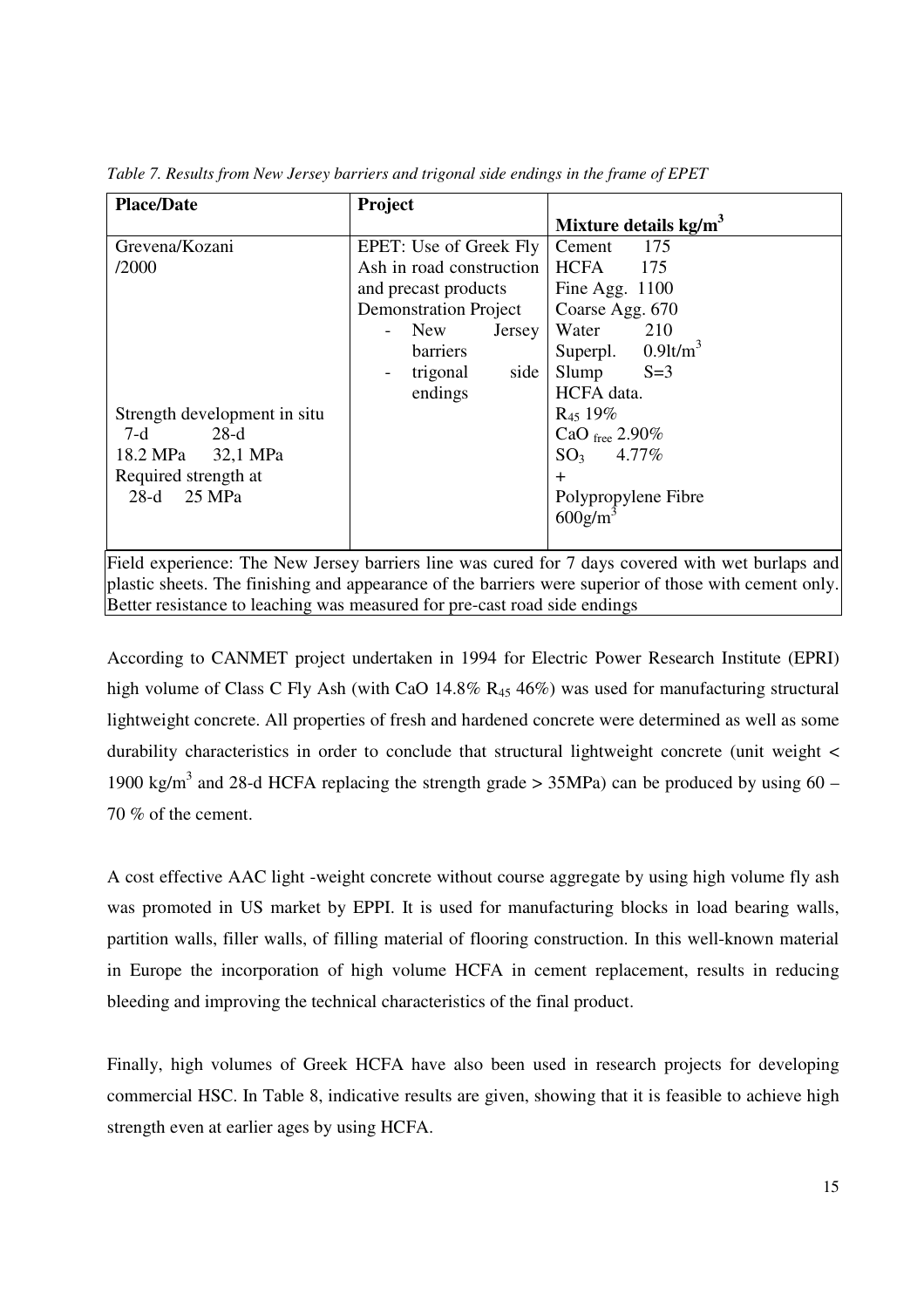| Mix proportions       |                          | П          | Mean compressive strength (MPa) |
|-----------------------|--------------------------|------------|---------------------------------|
| Cement<br>Fly Ash     | 450<br>150               | 350<br>300 | $28-Φ$<br>$7-d$                 |
| Fine Agg.             | $\overline{\phantom{a}}$ |            | 50.4<br>71.6                    |
| Coarse Agg.<br>Admix. |                          |            | 40.4<br>63.7<br>П               |
| W/ctf                 | 0,33                     | 0,32       |                                 |

*Table 8. Indicative results from high volumes Greek HCFA*

*4.2 The Platanovryssi Dam*

One of the most impressive examples of the use of HCFA for the construction of a high paste RCC dam, the highest in Europe, is Platanovryssi Dam, on the Nestos river in north-eastern Greece [33, 34]. Dam construction is one of the most promising sectors in HCFA applications in which high volumes of HCFA can be used. In this type of structures the heat of hydration is low, the strength development adequate and the compactability of the mixture very good. Platanovryssi Dam is 95 m high, with a crest length of 270 m and a volume of 450.000 m<sup>3</sup>. Its construction started in October 1995 and finished in March 1997. In this period 135000t of upgraded fly ash were produced and transported with 5500 silo vehicles for a distance of 380 Km in the place of dam in Platanovryssi. There, it was mixed with type I cement at a rate of Cement/Flyash  $= 20/80$  and this mixture was applied for the construction of the main body of dam with RCC method. Until now (after 7 years), excellent results concerning strengths and other relevant properties have been obtained. The overall project was designed and supervised by the Hydroelectric Project Development Department of Greek Public Power Cooperation (PPC) in collaboration with worldwide specialists and specialized research centres. The decision for the use of Greek HCFA produced by PPC thermal stations of northern Greece was undertaken in 1989.

For the realization of this decision and for overcoming some particularities of high calcium fly ashes of Ptolemais origin, PPC had imposed strict requirements. These particularities are summarized to the i) variations in the chemical and mineralogical composition, ii) necessity for supplementary grinding for better reveal of their pozzolanic and hydraulic properties, iii) elevated proportion of their CaO*<sup>f</sup>* as its hydration cause soundness problems as well as significant temperature increase and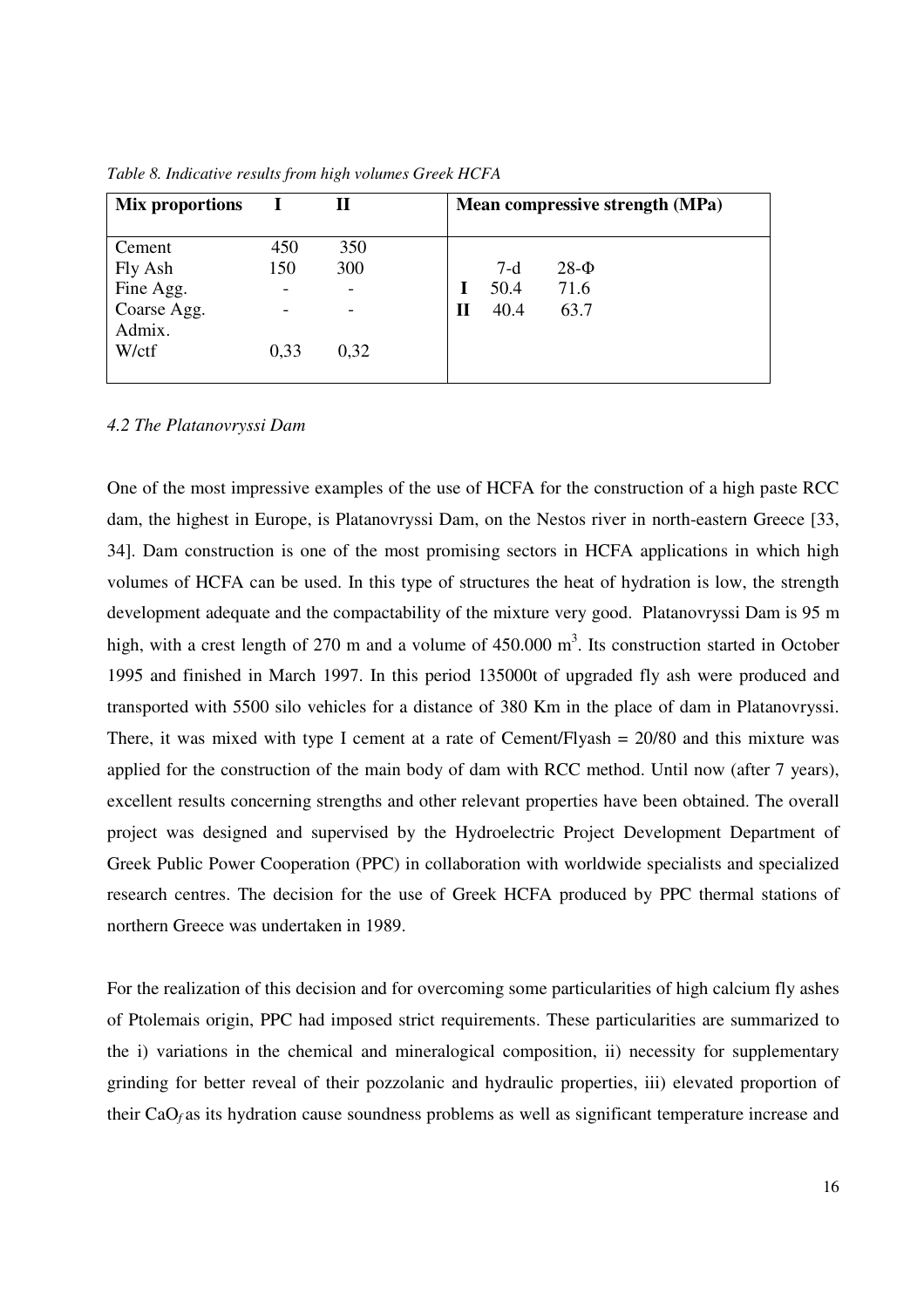iv) periodically elevated proportions of  $SO<sub>3</sub>$  content with negative consequences similar to cement. The handling of the aformentioned particularities had as basic assumption the construction of a milling plant with simultaneous partial hydrolization of fly ash, near Ptolemais Power Station. With the aid of this process, the problems of high CaO*<sup>f</sup>* and the necessity for supplementary grinding were successfully confronted. During the period of 19 months, a very strict quality control program was followed aiming to control the four different levels of the production [35-38]. Before Platanovryssi dam, very few (3,2% of the total 157 RCC dams [39]) were constructed with HCFA. It was a historic moment for construction community that teaches how a marginal by-product may become the main cementitious material of a dam.

## **5. Conclusions**

About 10 million tones of fly ashes are produced annually in Greece from burning lignite as the main Greek energy source. Although their chemical composition varies widely, depending on their origin, they all contain appreciable quantities of lime (in all cases above 10%). Therefore they are all characterized as High-Calcium Fly Ashes (HCFA). In Greece, from the seventies, a large number of research has been focused on the use of HCFA in blended cement, concrete and other concrete products. These efforts have led to very encouraging results with regards to basic properties of concrete (mechanical and durability) that coincide with relative published work coming from numerous researchers and especially from countries where similar ashes are generated.

Despite the absence of any National standards on the use of HC fly ashes in concrete, the introduction of such ashes into several applications (mainly road construction works and concrete products) has been successfully tested during the last 10 years, in the frame of pilot-scale programs. Unambiguously, the largest project performed with the use of HCFA, was the construction of the Platanovryssi dam, involving a large addition of such ashes (i.e. 80% by weight) into the final mix. So far and after 6 years of operation, impressive results have been obtained regarding its mechanical and other properties. It was the excellent performance of this work that actually increased the need for the development of National specifications on the use of high-calcium fly ashes in concrete. The main points of these specifications are mentioned in the text of the present study. Special attention is given on the points that are differentiated with respect to the specifications of the European standard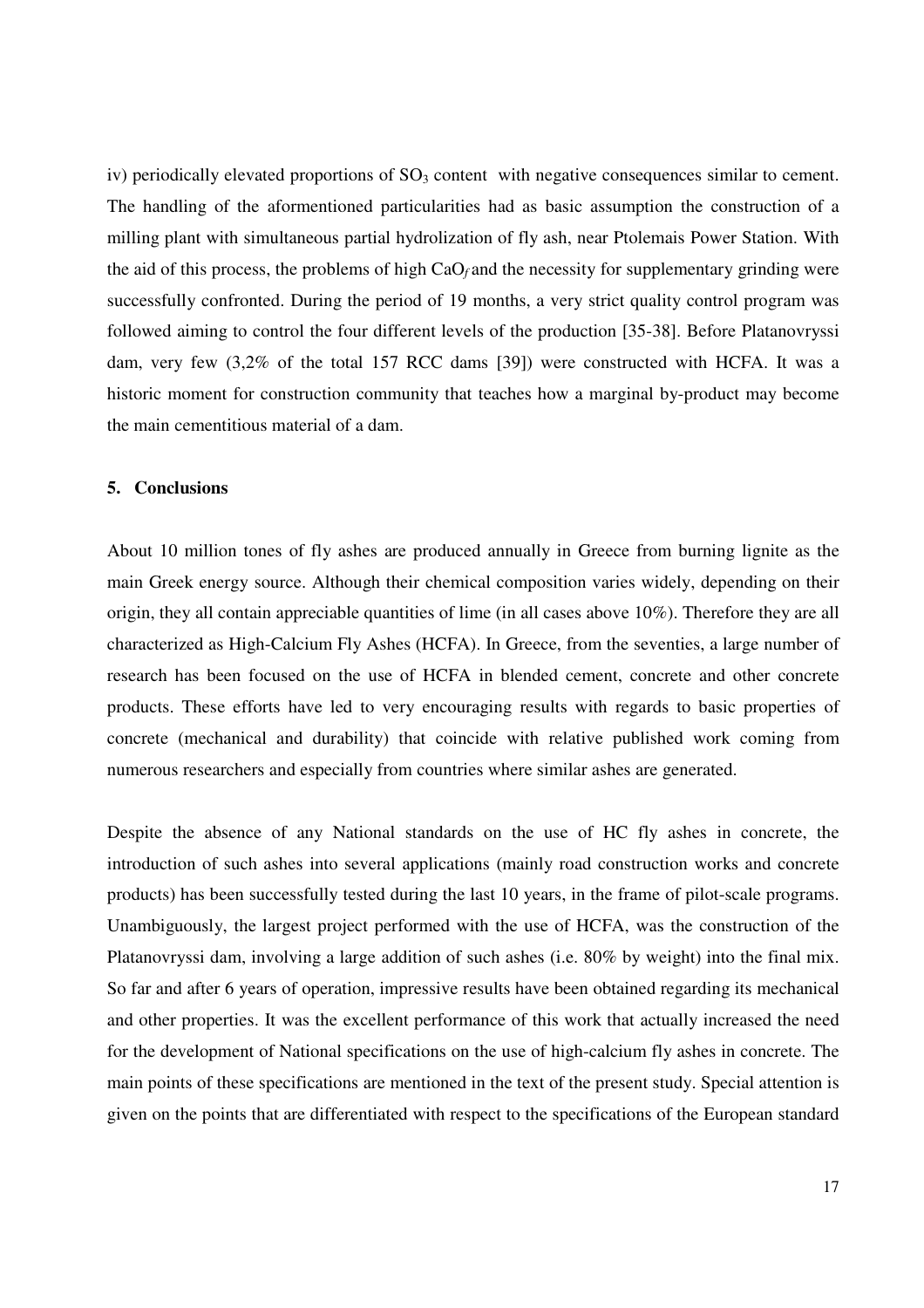prEN 450-1, that is, principally the upper limits proposed for the  $SO<sub>3</sub>$  and free lime contents of the ash.

Coinstantaneously with the standardization efforts stated above, laboratory-scale research is also in progress on the production and evaluation of High-Volume Fly Ash Concrete prepared with highlime fly ashes. Preliminary results of this attempt, presented also here, have strengthened the belief that HCFA is an industrial by-product with great potential for use in the construction sector. It is believed that the definitive enactment of the aforementioned specifications will ensure the increase of the utilization rate of high-lime fly ashes in a manner that will benefit both the producer and the environment.

## **6. References**

- 1. ECOBA 27<sup>th</sup> General Assembly Meeting, Thessaloniki, 1999 Technical Session ECOBA **Statistics**
- 2. ECOBA http://www.ecoba.com/index.html
- 3. Malhotra, V.M. and Mehta P. K. "Pozzolanic and Cementitious Materials", Gordon and Breach Publishers", 1996, pp 111-153.
- 4. Papayianni, J. Strength and bond data for Greek high-lime flyash, CANMET/ACI 2nd. International Conference 'Flyash, silica fume, slag and natural pozzolans in concrete', SP91-17, ACI, Madrid, 1986.
- 5. Papayianni, J. An investigation of the pozzolanicity and hydraulic reactivity of a high-lime flyash, Magazine of Concrete Research, London 1987, Vol. 39, Nº 138.
- 6. Lea F.M., The chemistry of cement and concrete, 3rd edition, Chemical Publishing Co, New York, 1971, 727pp.
- 7. Thomas, M.D.A, Shehata, M.H., and Shashiprakash, S.G. The use of fly ash in concrete: classification by composition, Cement and Concrete Aggregates, vol. 21, 1999, pp. 105-110.
- 8. Ghosh, S.N., Sarkar, L.S. Mineral admixtures in cement and concrete. In: Progress in Cement and Concrete, 1<sup>st</sup> ed., ABI Books, New Delhi, 1993, p. 203, .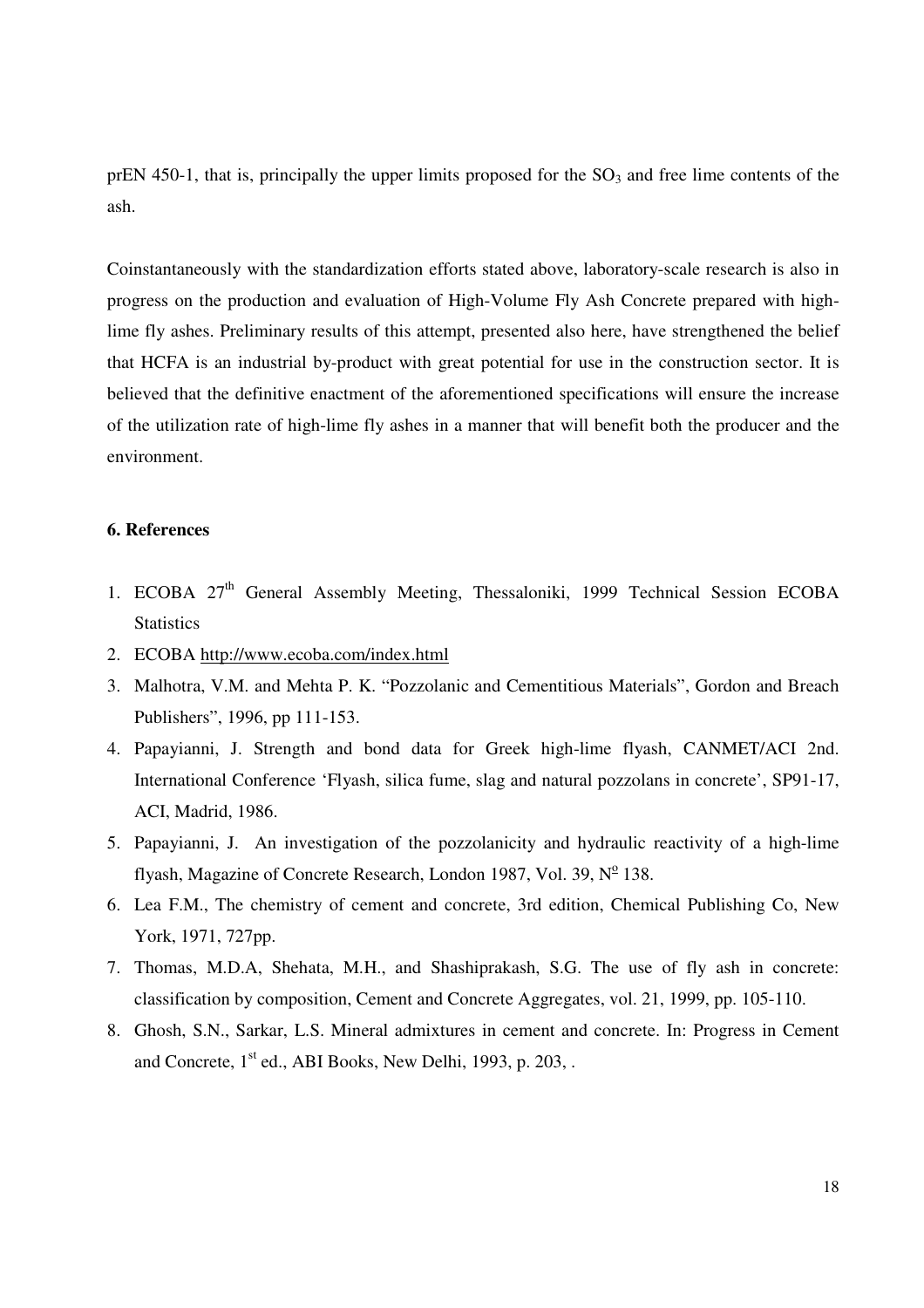- 9. Poon, C.S., Wong, Y.L. and Lam, L. The influence of different curing conditions on the pore structure and related properties of fly-ash cement pastes and mortars, Construction and Building Materials, vol. 11, 1997, pp. 383-393
- 10. Smith, R.L. Is the available alkali test a good durability predictor for fly ash concrete incorporating reactive aggregate. MRS Symposium Proceedings, Pittsburgh, 1988, vol. 113, pp. 249-256.
- 11. Dunstan, E.R. A possible method for identifying fly ashes that will improve the sulfate resistance of concretes. Cement and Concrete Aggregates, vol. 2, 1980, pp. 20-30.
- 12. Papadakis, V.G. Effect of supplementary cementing materials on concrete resistance against carbonation and chloride ingress. Cement and Concrete Research, vol. 30, 2000, pp. 291-299.
- 13. Zhang, M., Bilodeau, A., Malhotra, V.M., Kim, K. and Kim, J.C. Concrete incorporating supplementary cementing materials: effect on compressive strength and resistance to chlorideion penetration. ACI Materials Journal, vol. 96, 1999, pp. 181-188.
- 14. Georgilaki D., Koimtsides N., Moutsatsou A., Batis G., Papadakis V., Papayianni I., Sakellariou A. and Tsimas S. Proposal for Hellenic specifications for high calcium fly ashes. Technical Chamber of Greece/West Macedonian Dept.
- 15. EN 450-1 Fly ash for concrete, Part 1: Definition, specifications and conformity criteria, February 2003.
- 16. Bouzoubaa, N. et al, Mechanical Properties and Durability of Concrete Made With High-Volume Fly Ash Blended Cements. American Concrete Institute, SP-178 (1), 1998, pp. 575-603.
- 17. Bouzoubaa, N. et al, Production and Performance of Laboratory Produced High-Volume Fly Ash Blended Cements in Concrete. Paper Presented at the Two-Day CANMET/ACI International Symposium on Concrete Technology for Sustainable Development, Vancouver, Canada, April 1999, pp 1-13.
- 18. Papadakis, V.G., S. Antiohos and S. Tsimas. Supplementary Cementing Materials in Concrete Part II: A Fundamental Estimation of the Efficiency Factor, *Cement and Concrete Research*, Vol. 32, p. 1533.
- 19. Antiohos, S., Papadakis, V.G., Maganari, K. and Tsimas, S., The Development of Blended Supplementary Cementing Materials Consisting of High and Low Calcium Fly Ashes, *Proceedings of the 11 th International Conference on the Chemistry of Cement*, Durban, South Africa, May 2003.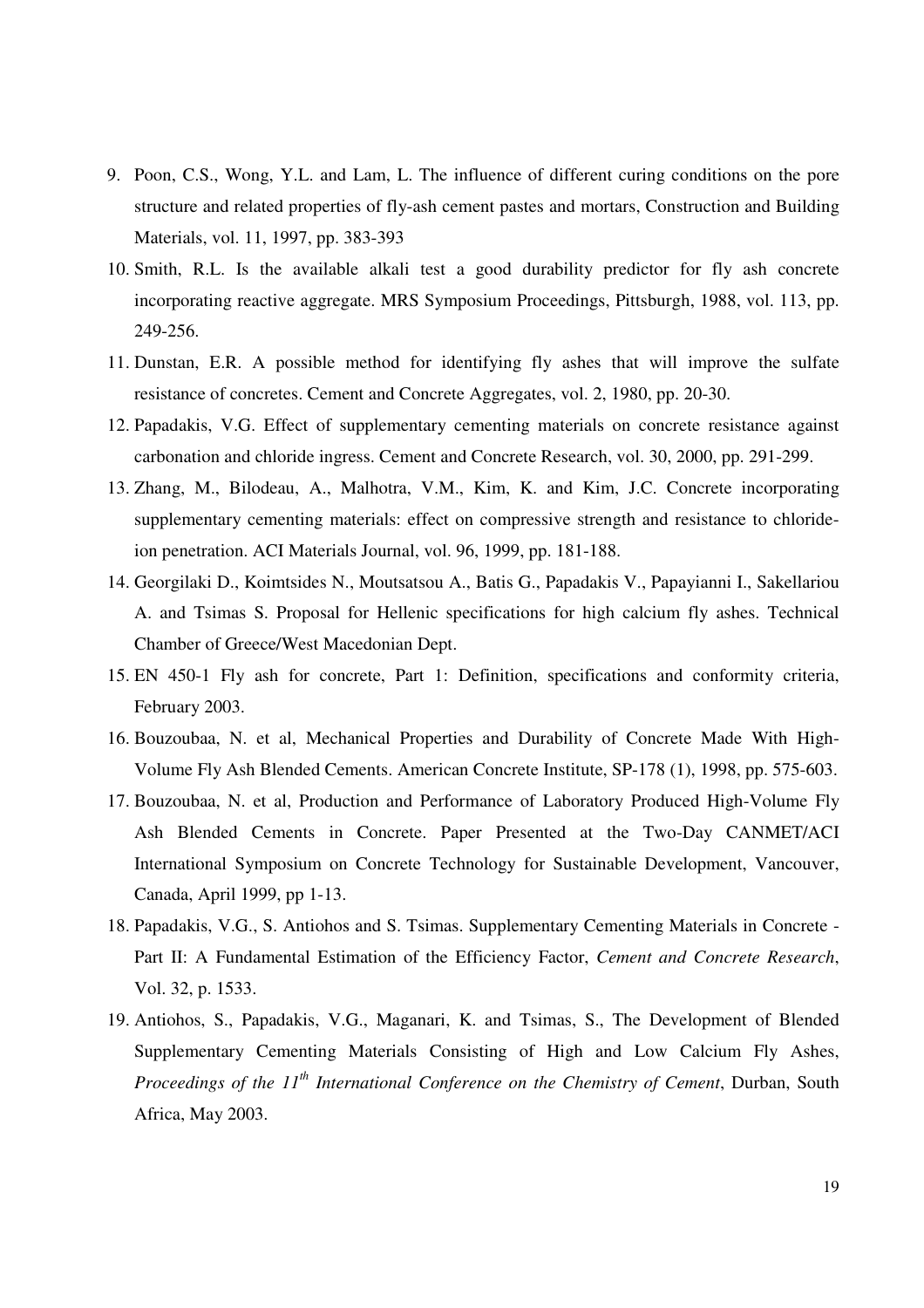- 20. Isaia, G.C., Gastaldini, A.L.G. and Moraes, R. Physical and Pozzolanic Action of Mineral Additions on the Mechanical Strength of High-performance Concrete, *Cement and Concrete Composites*, Vol. 25, p. 69.
- 21. Naik, T.R., Singh, S., and Ramme, B., "Mechanical Properties and Durability of Concrete made with Blended Fly Ash"; ACI Materials Journal**,** Vol. 95*,* No.4, July 1998, pp. 454-462.
- 22. Dhir, R.K. et al, Development of Chloride-Resisting Concrete Using Fly Ash. Fuel, Vol. 78, No. 2, 1999, pp. 137-142.
- 23. Antiohos, S., Maganari, K., Tsimas, S., 'Evaluation of Fly Ash Intermixtures for Use as Supplementary Cementing Materials, Submitted for publication in Cement and Concrete Composites, 2003.
- 24. KEMA Environmental Technology. Determination of the k-value of fly ash, Report No. 00474- KET/R&B 97-4062, Arnhem, 1997, pp. 1-32.
- 25. Antiohos, S. and Tsimas, S. Investigating the Role of Reactive Silica in the Hydration Mechanisms of High-calcium Fly Ash/Cement Systems. Cement and Concrete Composites (in press), 2002.
- 26. Papadakis, V.G., Tsimas, S. Supplementary Cementing Materials for Sustainable Building-Sector Growth, European Commission DGXII, Marie Curie Fellowship, Final Scientific Report, Project No HPMF-CT-1999-00370*,* National Technical University of Athens, Greece, 2001, pp. 23-27.
- 27. Antiohos, S. Tsimas, S., 'Activation of Fly Ash Cementitious Systems in the Presence of Quicklime: Part I: Compressive Strength and Pozzolanic Reaction Rate', Cement and Concrete Research, in press, 2003.
- 28. Ampadu, K. O., Torii, K., Kawamura, M., Beneficial effect of fly ash on chloride diffusivity of hardened cement paste. Cement and Concrete Research, Vol. 29, No.4, 1999, pp. 585-590.
- 29. Manz, O., Lime Fly Ash Stabilization for Road building, Coal By-products Utilization Institute University of North Dakota, 58202 USA
- 30. Measurements made by the Laboratory of the Ministry of Public Works in the prefecture of Epirus on account of Construction Company AEGEK responsible of EGNATIA VIA construction
- 31. Abdurn Nur E.A '' Fly Ash in Concrete Evaluation'' Highways Research Bulletin 284, 1961.